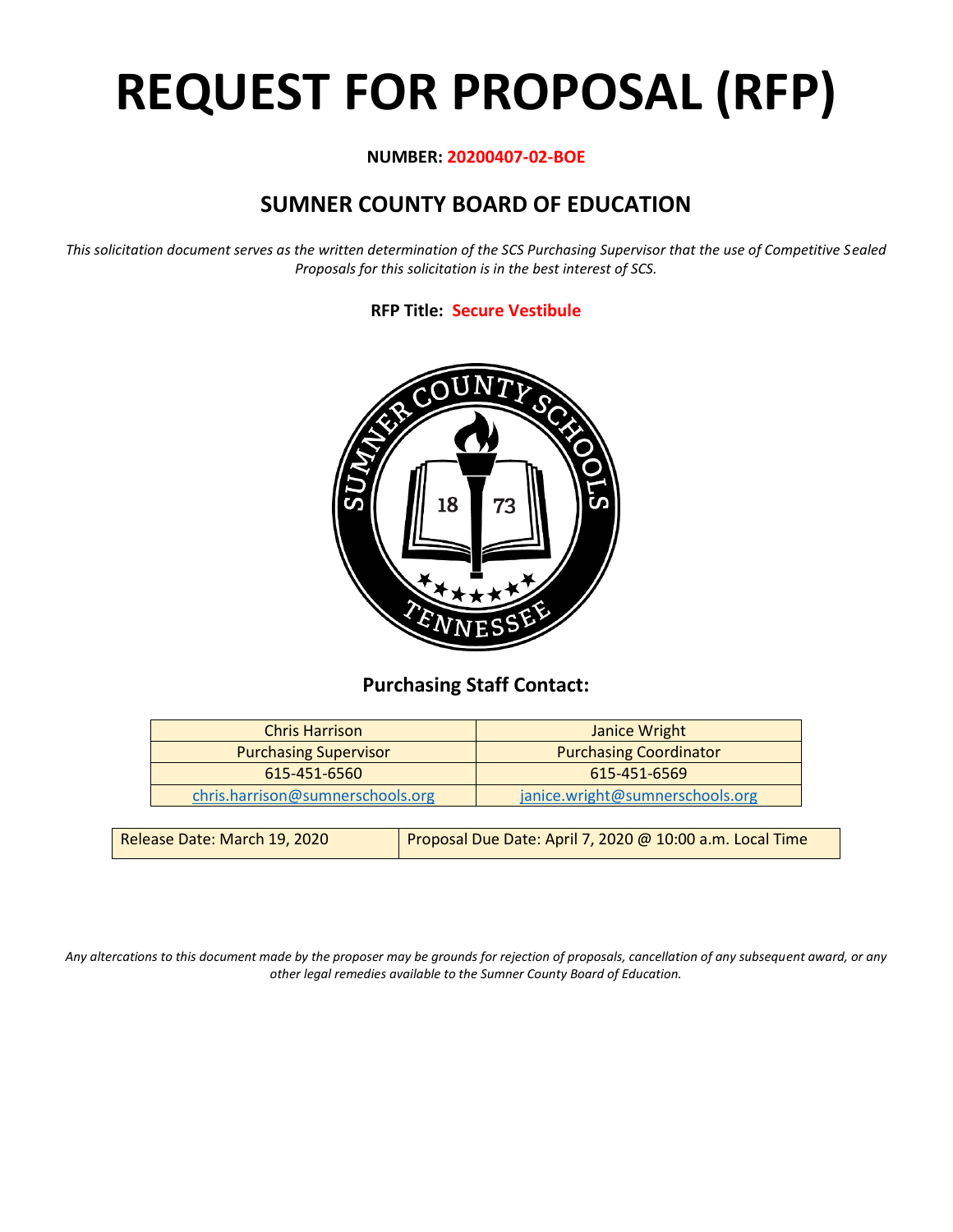## **NOTICE TO PROPOSERS**

There may be one or more amendments to this RFP. In order to receive communication for any such amendments issued specifically to this RFP, the proposer must provide a Notice of Intent to Propose to the Sumner County Board of Education (SCS) Purchasing Department. The proposer must utilize this form when submitting notice. The notice may be sent by email to: Purchasing Office, purchasing@sumnerschools.org. SCS will send amendments only to those proposers which complete and return this information by the deadline list in the RFP Schedule of Events (Section 4).

| <b>RFP Number:</b>      | 20200407-02-BOE Secure Vestibule |
|-------------------------|----------------------------------|
| Company Name:           |                                  |
| <b>Mailing Address:</b> |                                  |
|                         |                                  |
|                         |                                  |
| Phone Number:           |                                  |
| <b>Contact Person:</b>  |                                  |
| Email Address:          |                                  |
|                         |                                  |
| Authorized Signature    |                                  |
| <b>Printed Name</b>     |                                  |
| Date                    |                                  |

Emailed amendments will be sent in a Microsoft Word (Office for Windows) or Portable Document Format (pdf) format. Any alterations to the document made by the proposer may be grounds for rejection of proposal, cancellation of any subsequent award or any other legal remedies available to the Sumner County Board of Education.

Amendments will also be posted on the SCS website **https://sumnerschools.org/index.php/current-bids-and-rfps** and attached to the solicitation listing as a PDF or WORD file. Check the particular solicitation on the Current Bids and RFPs webpage for any posted amendments.

By completing and returning this form, the Proposer has expressed its intent to provide a proposal for **20200407-02-BOE Secure Vestibule.**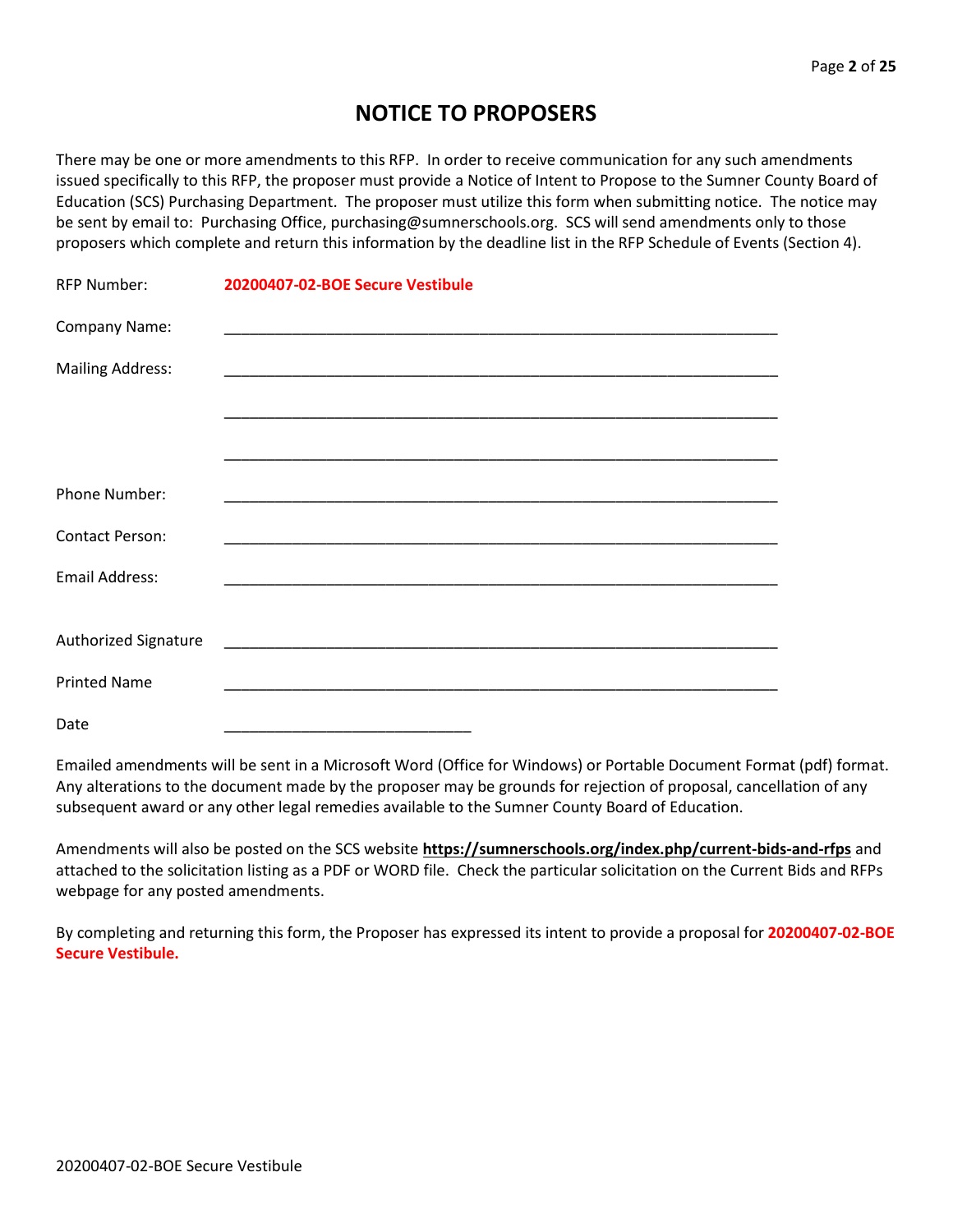## **TABLE OF CONTENTS**

- 1. Introduction/Overview
	- 1.1. Purpose
	- 1.2. Contact Information
- 2. Requirements
	- 2.1. Scope of Work/Specifications
	- 2.2. Contactor Obligations
- 3. Source Selection and Contract Award
- 4. Schedule of Events
- 5. Instructions for Proposal
	- 5.1. Required Forms
	- 5.2. New Vendors
	- 5.3. Acknowledgement of Insurance Requirements
	- 5.4. Clarification and Interpretation of RFP
	- 5.5. Proposal Package
	- 5.6. Delivery of Proposals
	- 5.7. Evaluation of Proposals
	- 5.8. Request for Clarification of Proposals
	- 5.9. Protests
- 6. Attachments
	- 6.1. Contact Information
	- 6.2. Bid Form/Certification
	- 6.3. References
	- 6.4. Certification Regarding Debarment or Suspension
	- 6.5. Condition of Submitting Proposal
	- 6.6. Statement of Non-Collusion
	- 6.7. Attestation Re Personnel
	- 6.8. Drug Free Workplace Affidavit
	- 6.9. IRS Form W-9
		- \**An online, fillable version can be found at https://www.irs.gov/pub/irs-pdf/fw9.pdf*
	- 6.10. Standard Terms & Conditions
	- 6.11. Vendor Checklist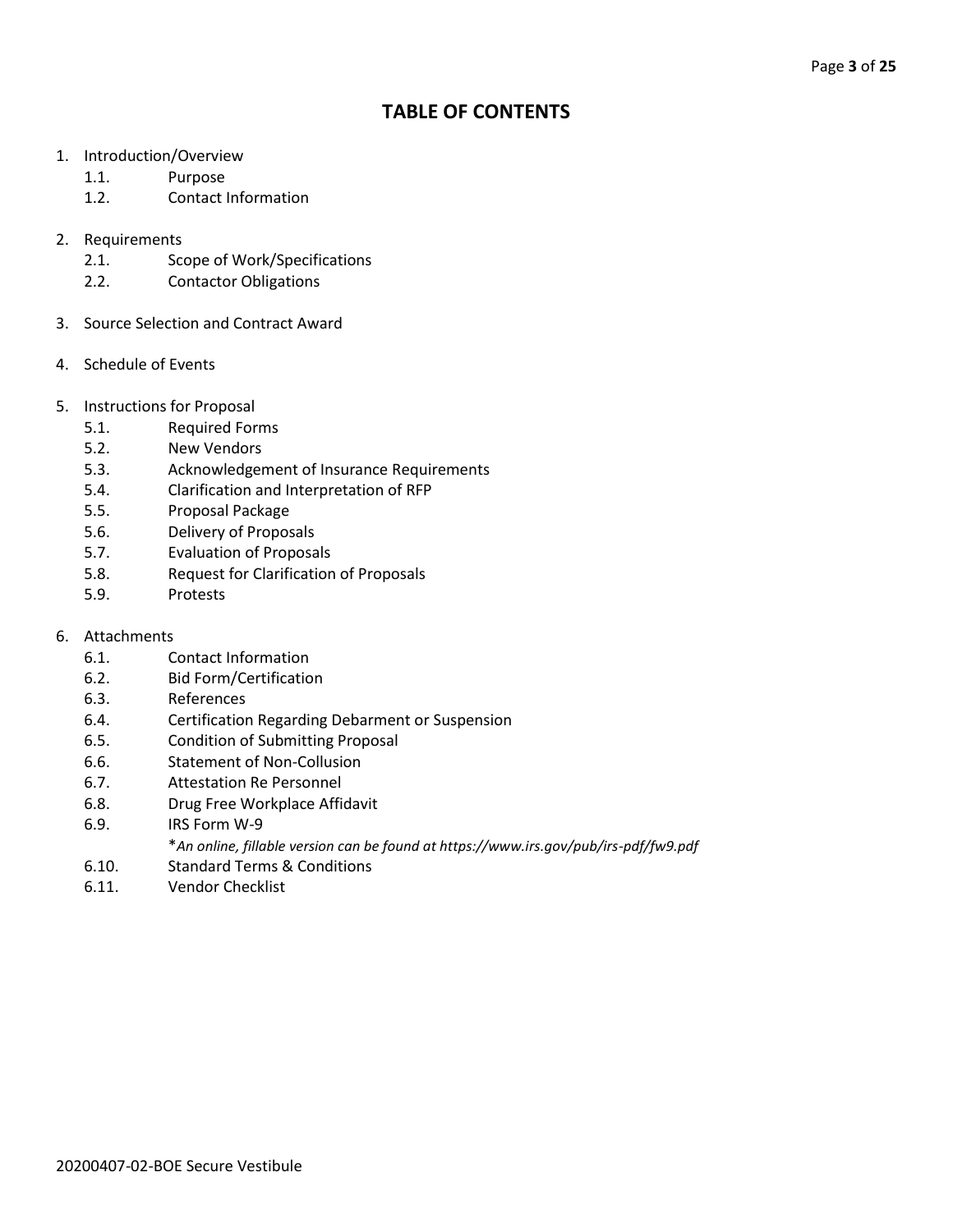#### 1. Introduction/Overview

#### 1.1. Purpose

The Sumner County Board of Education (SCS) is requesting sealed proposals for the construction of a secure vestibule, as specified herein.

#### 1.2. Contact Information

Unauthorized contact regarding this RFP with employees or officials of SCS other than the Purchasing Supervisor named below may result in disqualification from this procurement process.

Interested parties must direct all communication regarding this RFP to the Purchasing Supervisor, who is SCSs only official point of contact for this RFP.

| <b>RFP Procedures</b>            | <b>Project Manager</b>        |
|----------------------------------|-------------------------------|
| Chris Harrison                   | <b>Neil Miller</b>            |
| <b>Purchasing Supervisor</b>     | Maintenance Department        |
| 1500 Airport Road                | 1500 Airport Road             |
| Gallatin, TN 37066               | Gallatin, TN 37066            |
| chris.harrison@sumnerschools.org | neil.miller@sumnerschools.org |
|                                  | 615-939-2850                  |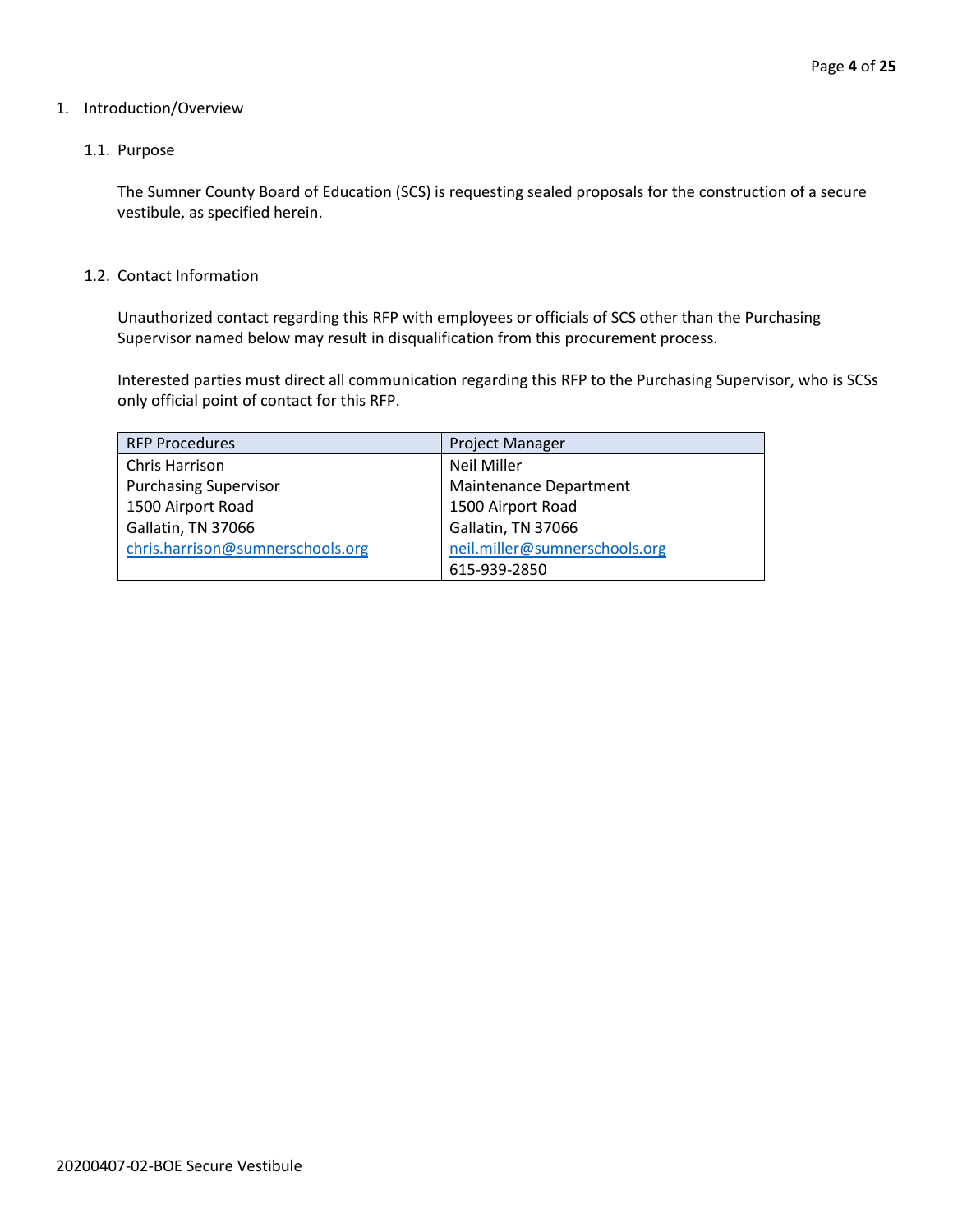#### 2. Requirements

2.1. Scope of Work / Specifications

It is the intent of SCS to provide a secure vestibule that will prohibit visitors from entering the school without the administration's approval. Bidders must contact Neil Miller to schedule a site visit by April 1, 2020.

#### **PROJECT A**

Bidders will provide materials and labor for clear anodized tubelite aluminum to construct a storefront window configuration. Bidders will include a single 3070 door and frame. Glass is to be ¼" clear.

Bidders can reference Attachment "A" for additional design details.

Jobsite: Rucker Stewart Middle 350 Hancock Street Gallatin, TN 37066

#### **PROJECT B**

Bidders will provide materials and labor to move an existing storefront configuration. Bidders can reference Attachment "B" for additional design details. It is the intent of SCS to utilize all existing storefront materials.

- Jobsite: North Sumner Elementary 1485 North Sumner Road Bethpage, TN 37022
- 2.2. Standard Contractor Obligations
	- Shall provide and obtain all necessary materials, equipment and labor to perform all items listed in the Scope of Work.
	- Shall provide and obtain all necessary permits and schedule all necessary inspections with Local, County, etc. agencies as required by law.
	- Shall dispose of all generated waste materials in compliance with all Local, State and Federal guidelines, regulations and requirements.
	- Shall have property trained and experienced staff to facilitate the services specified in the Scope of Work. If applicable, the Contractor shall provide documentation that staff has received the manufacturers' certification to complete the services specified in the Statement of Work.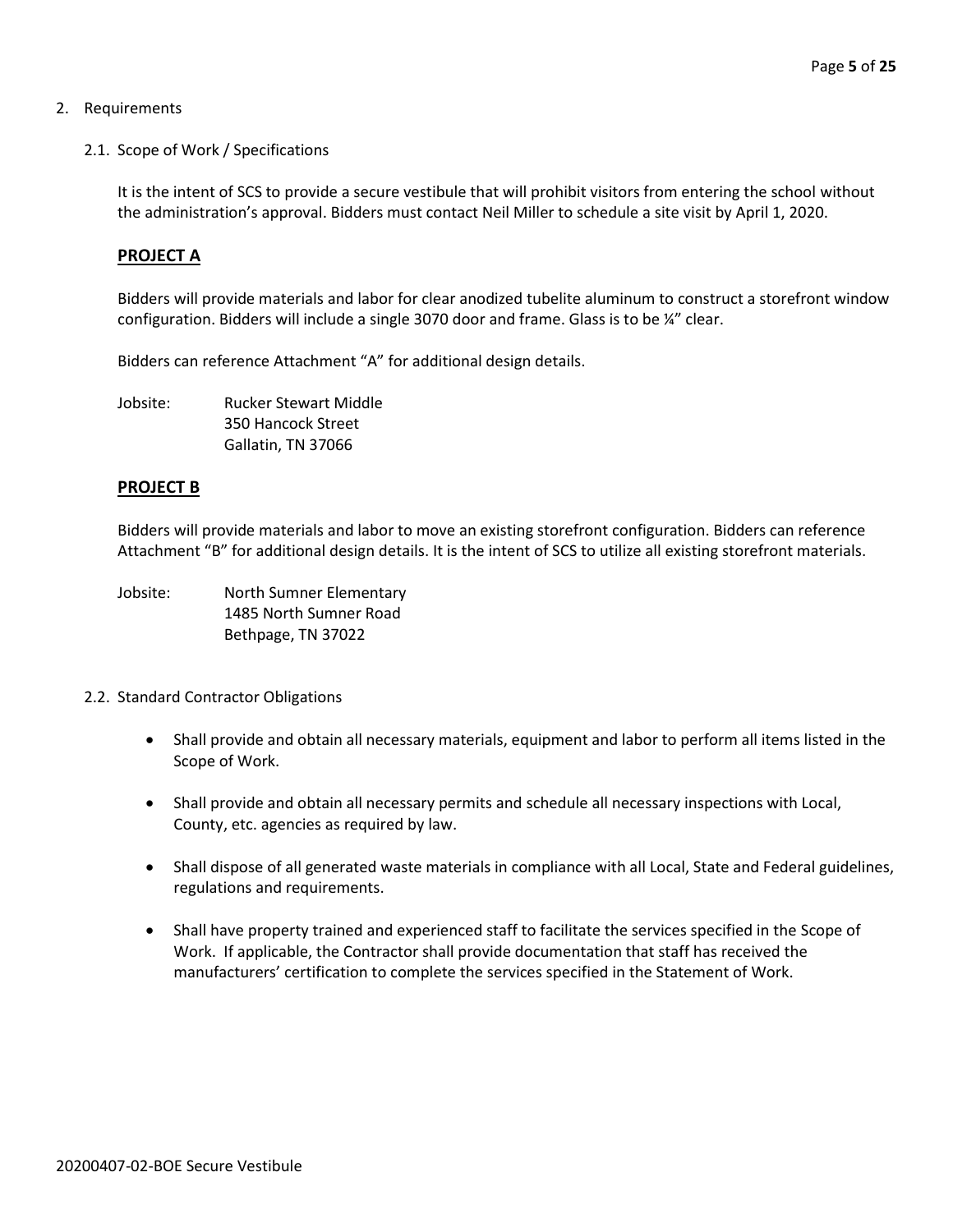- 3. Source Selection and Contract Award
	- Award(s), if made, will be made to the Responsive and Responsible proposer(s) whose proposal is most advantageous to SCS, taking into consideration price and the other evaluation criteria set forth in the RFP.
		- o General Criteria to be determined "Responsive"
			- Does the proposal include all required information, included completed attachment forms and affidavits?
			- Was the proposal delivered on or before the stated deadline? Did it include the required number of copies (hard & electronic)?
		- o General Criteria to be determined "Responsible"
			- Does the Proposer demonstrate an understanding of SCSs needs and proposed approach to the project?
			- Does the Proposer possess the ability, capacity, skill and financial resources to provide the service?
			- Can the Proposer take upon itself the responsibilities set forth in the RFP and produce the required outcomes in a timely fashion?
			- **■** Does the Proposer have the character, integrity, reputation, judgement, experience and efficiency required for the project?
	- SCS reserves the right to enter into discussions with Proposers which have submitted proposals determined to be reasonably like of being considered for selection to assure a full understanding of and responsiveness to the RFP requirements. Every effort shall be afforded to assure fair and equal treatment with respect to the opportunity for discussion and/or revision of their respective proposals.
	- Upon mutual agreement by both parties, SCS shall grant the right to extend the terms, conditions and prices of contract(s) awarded from this RFP to other Institutions (such as State, Local and/or Public Agencies) who express an interest in participating in any contract that results from this RFP. Each of the "piggyback" Institutions will issue their own purchasing documents for purchase of the goods/services. Proposer agrees that SCS shall bear no responsibility or liability for any agreements between Proposer and the other Institution(s) who desire to exercise this option.

#### 4. Schedule of Events

| <b>RFP Issued</b>                            | March 19, 2020                        |
|----------------------------------------------|---------------------------------------|
| <b>Site Visit</b> scheduled and completed by | April 1, 2020                         |
| <b>Questions DEADLINE</b>                    | April 1, 2020                         |
| <b>RFP Submission DEADLINE</b>               | April 7, 2020 @ 10:00 a.m. Local Time |
|                                              |                                       |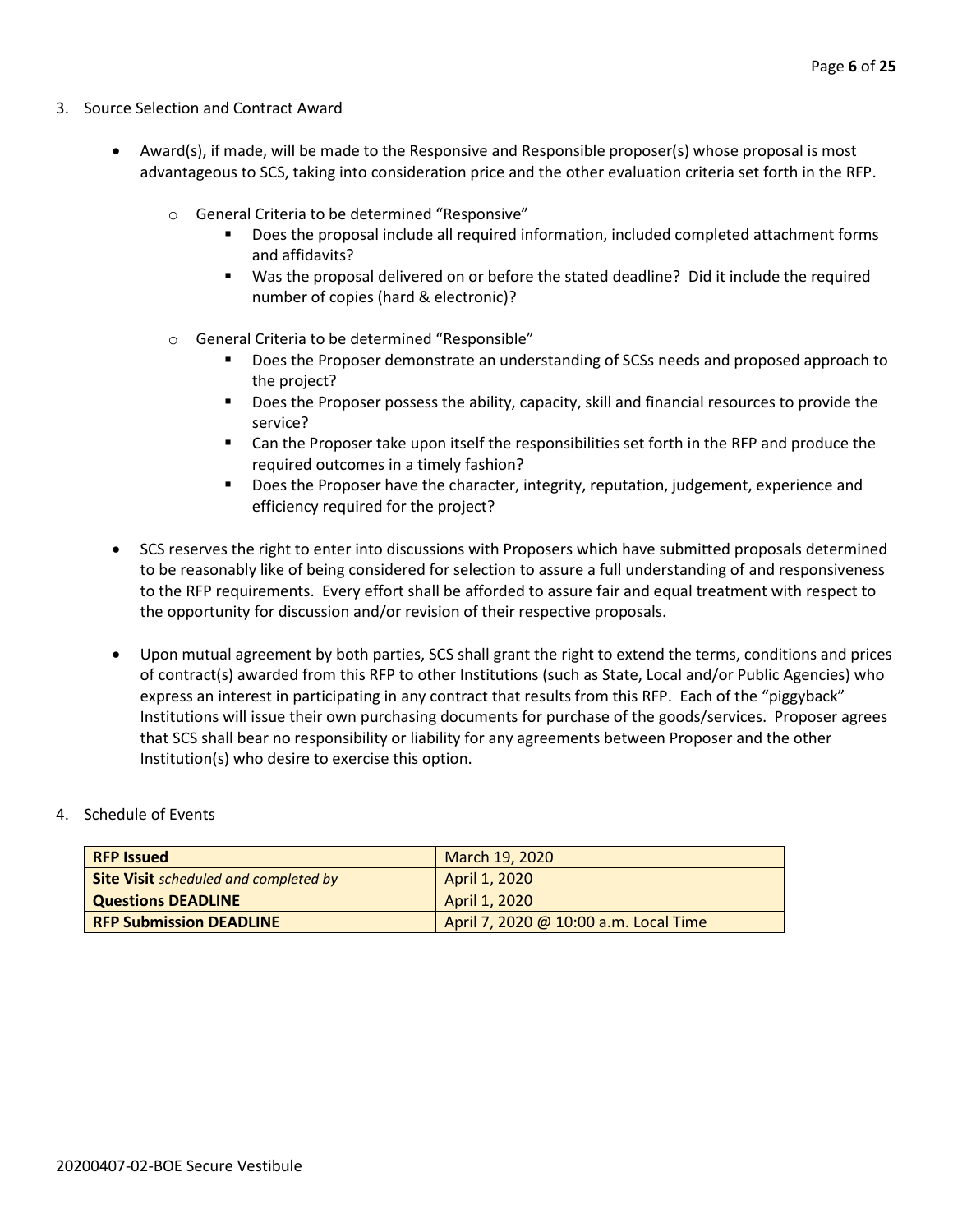#### 5. Instructions for Proposal

#### 5.1. Required Forms

- Proposer must complete and submit the Attachments in Section 6. Attachments may be omitted depending on the RFP requirements. Refer to the Table of Contents for omitted Attachments.
- Evidence of a valid State of Tennessee Business License and/or Sumner County Business License.
- For all vendors with annual purchases in excess of \$50,000; a Sumner County Business License must be on file with the SCS Finance Department. Evidence of the license must be provided within ten (10) working days following notification of award; otherwise, SCS may rescind its acceptance of the Proposer's proposal.
- Copy of State of Tennessee License (if applicable) in respective field.
- If applicable, the Proposer must include a copy of the contract(s) the Proposer will submit to be signed.

#### 5.2. New Vendors

- To comply with Internal Revenue Service requirements, all vendors who perform any type of service are required to have a current IRS Form W-9 on file with the SCS Finance Department. It is a mandatory requirement to complete the IRS Form W-9 (Attachment 6.9) included in this RFP.
- To comply with the **Tennessee Lawful Employment Act (50-1-702 and 50-1-703)**, non-employees (individuals paid directly by the employer in exchange for the individual's labor or services) must have on file one (1) of the following documents:
	- o A valid Tennessee driver's license or photo identification;
	- $\circ$  A valid driver's license or photo identification from another state where the license requirements are at least as strict as those in Tennessee;
	- o A birth certificate issued by a U.S. state, jurisdiction or territory;
	- o A U.S. government issued certified birth certificate;
	- o A valid, unexpired U.S. passport;
	- o A U.S. certificate of birth abroad (DS-1350 or FS-545)
	- o A report of birth abroad of a U.S. citizen (FS-240);
	- o A certificate of citizenship (N560 or N561);
	- o A certificate of naturalization (N550, N570 or N578);
	- o A U.S citizen identification card (I-197 or I-179); or
	- $\circ$  Valid alien registration documentation or other proof of current immigration registration recognized by the United States Department of Homeland Security that contains the individual's complete legal name and current alien admission number or alien file number (or numbers if the individual has more than one number).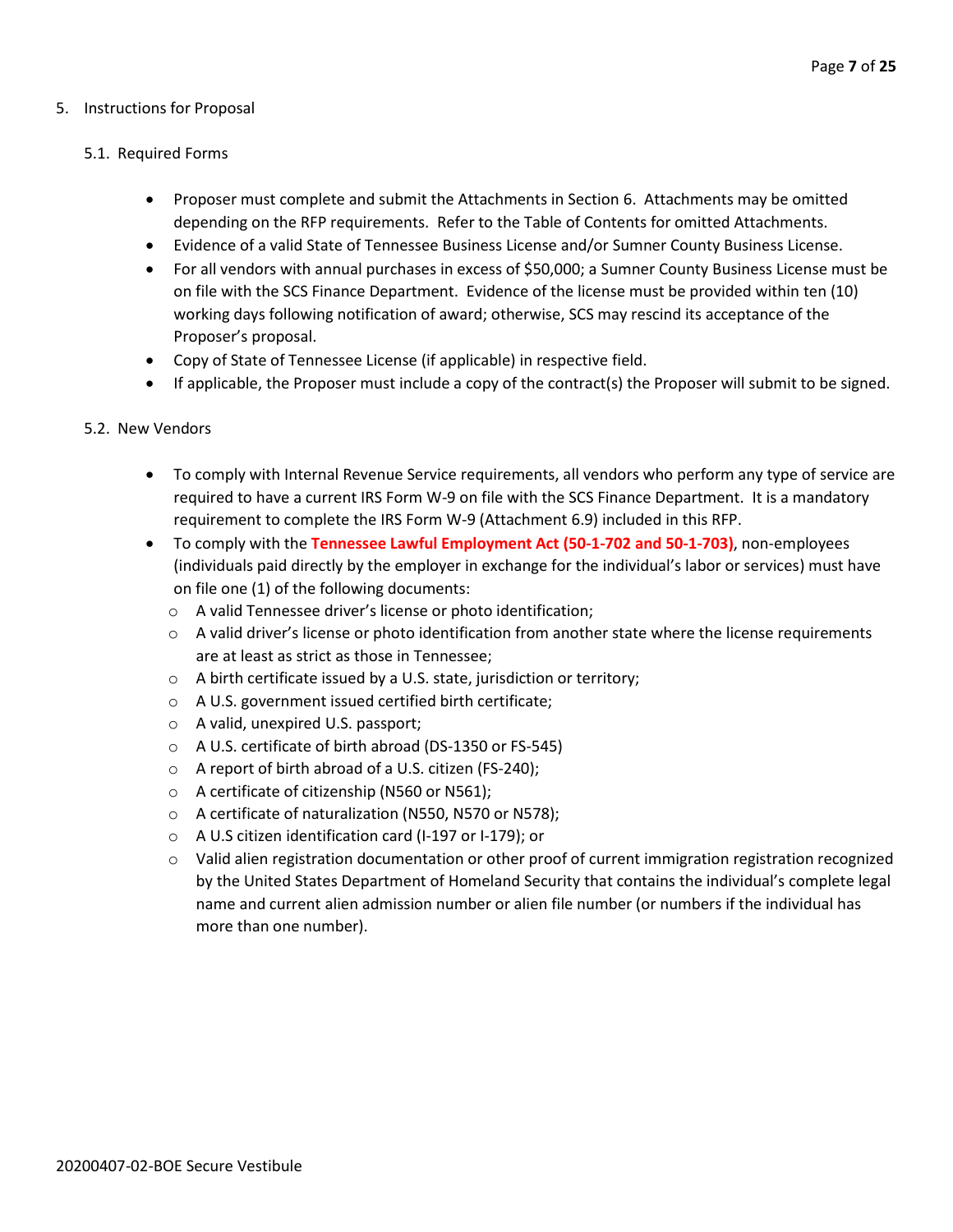#### 5.3. Acknowledgement of Insurance Requirements

By submitting a proposal, Proposer acknowledges that it has read and understands the insurance requirements for the proposal. The Proposer who may have employees, contractors, subcontractors or agents working on SCS properties shall carry current certificates for general and professional liability insurance and for workers' compensation as indicated below. The owner or Principal of each Proposer must also be insured by workers' compensation if they perform any of the services on SCS properties. There will be no exceptions to the insurance requirement. Proposer also understands that the evidence of required insurance must be submitted within fifteen (15) working days following notification of its offer being accepted; otherwise, SCS may rescind its acceptance of the Proposers proposal.

#### • **General Liability**

| <b>General Aggregate</b> | \$2,000,000 |
|--------------------------|-------------|
| Each Occurrence          | \$1,000,000 |

#### • **Workers Compensation**

| <b>Workers Compensation</b> | <b>Tennessee Statutory Limits</b> |
|-----------------------------|-----------------------------------|
| <b>Employer's Liability</b> | \$500,000                         |

#### 5.4. Clarification and Interpretation of RFP

The words "must" and "shall" in the RFP indicate mandatory requirements. Taking exception to any mandatory requirement shall be considered grounds for rejection. There are other requirements that SCS considers important but not mandatory. It is important to respond in a concise manner to each section and submit an itemized list of all exceptions.

#### 5.5. Proposal Package

The package containing the proposal must be sealed and clearly marked on the outside of the package: **"20200407-02-BOE Secure Vestibule" DO NOT OPEN**

All sealed proposals packages must include all of the following. Any sealed proposals are subject to rejection as non-conforming if any applicable item is not included.

- One (1) Complete Original
- One (1) electronic format (CD/USB Drive)
- Original Signature on Original Proposal. NO copied or digital signatures.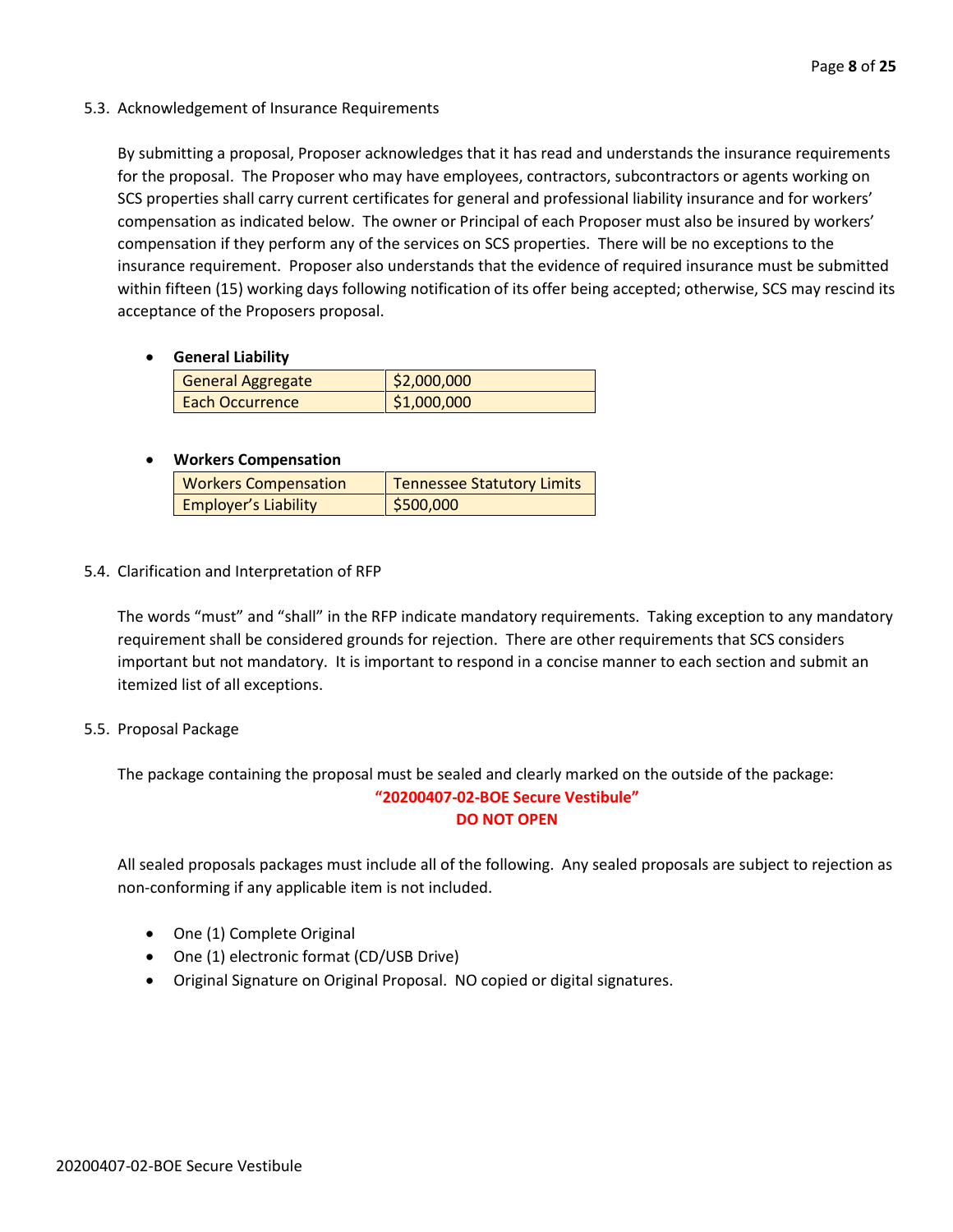The outside of the proposal package must be labeled as follows (if applicable) per **T.C.A § 62-6-119**:

- 1. Name of Company and Principal Owner, Business License Number, Expiration Date and License Classification.
- 2. In addition to Item 1, the same is applicable to masonry contractors if the work performed is > \$100,000.
- 3. In addition to Item 1, the same is applicable to HVAC, electrical, plumbing or A/C contractors if the work performed is > \$25,000.
- 4. In addition to Item 1, the same is applicable plus the Department of Environment & Conservation License Number and Classification, applicable to geothermal contractors if the work performed is > \$25,000.
- 5. If the prime contractor performs the masonry portion of the project or any of the above listed contractor skill sets and the work performed is > \$100,000; it must be so designated.
- 6. Only one (1) contractor in each classification listed shall be written on the bid envelope.
- 5.6. Delivery of Proposals

Sealed proposals will be accepted until **April 7, 2020 @ 10:00 a.m. Local Time**. Proposals received after that time will be deemed invalid. Vendors mailing proposal packages must allow sufficient time to ensure receipt of their package by the time specified. SCS shall not accept proposals via electronic transmission such as email, fax, etc. There will be no exceptions. Proposals will be opened and read aloud. The reading of the bids will begin at **10:00 a.m. Local Time**.

Due to the nature of deliveries to the SCS Support Services Facility by carriers such as UPS, FedEx and such like; the proposal package will be accepted if the date and time on the delivery confirmation are indicated to be on or before the Proposal Deadline.

| Delivery Address: | Sumner County Board of Education |
|-------------------|----------------------------------|
|                   | Attn: Purchasing Supervisor      |
|                   | 1500 Airport Road                |
|                   | Gallatin, TN 37066               |

#### 5.7. Evaluation of Proposals

The SCS Purchasing Supervisor will first examine the proposals to reject those that are clearly non-responsive to the stated requirements. Proposers who are determined to be non-responsive and/or non-responsible will be notified of this determination.

The evaluation process will include the following factors:

- Company Experience and Qualifications
	- o The nature and scope of the Proposers business.
	- o The number of years the Proposer has been licensed to do business.
	- o The number of years the Proposer has been providing the requested services.
	- o How many similarly sized or larger K-12 clients have you contract with?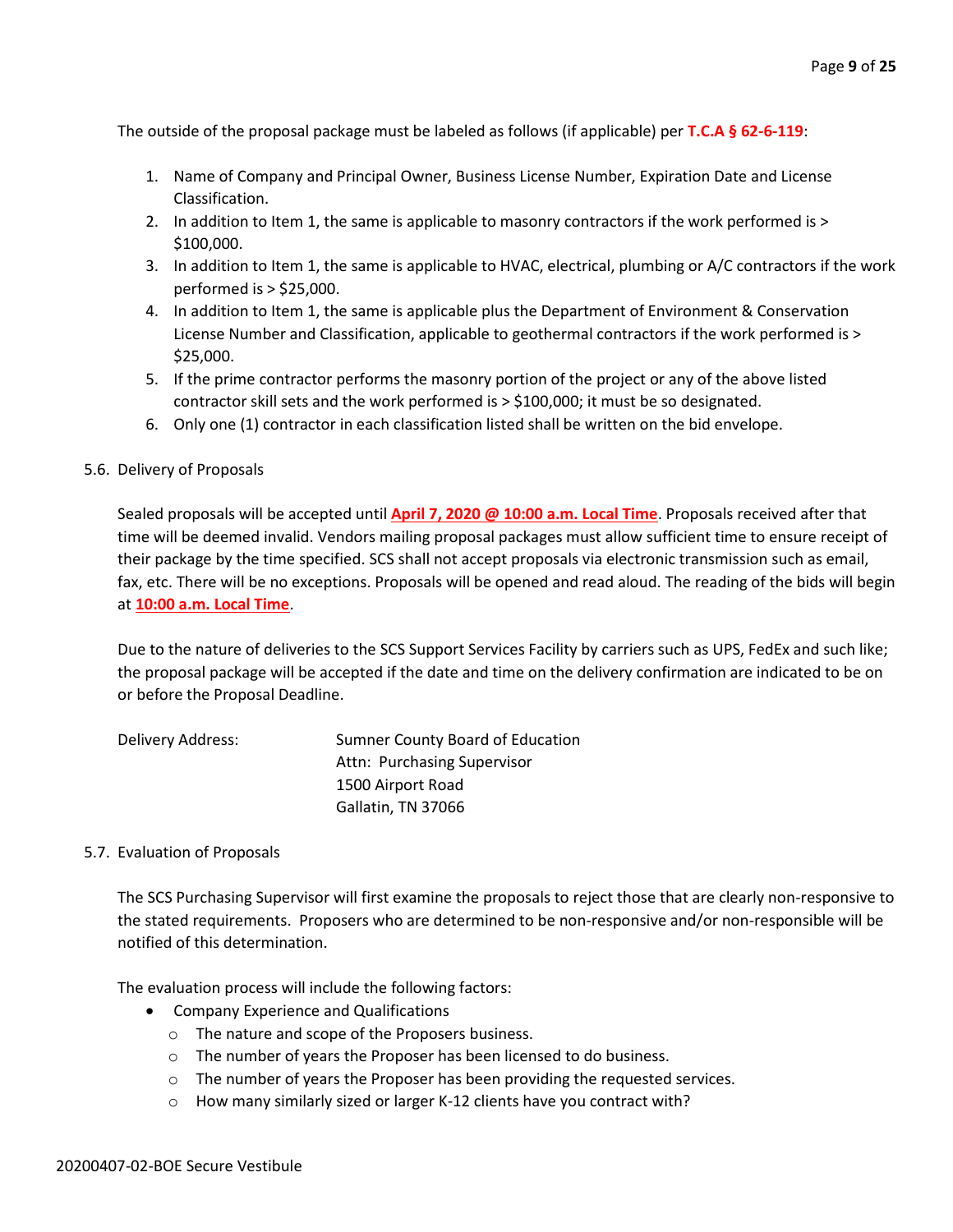- Compensation/Price Data
	- o Address all costs associated with performance of the contracted services.
- Past Performance and References
	- o Provided a minimum of three (3) client references for similar projects in size and scope successfully completed by Proposer within the last three (3) years. Attachment 6.3.
	- $\circ$  SCS may also consider other sources of pertinent past performance information, including the districts own experience with the Proposer.
- 5.8. Request for Clarification of Proposals

Requests for clarification of proposals shall be distributed by the Purchasing Supervisor in writing (or email).

#### 5.9. Protests

In the event that any interested party finds any part of the listed specifications, terms or conditions to be discrepant, incomplete or otherwise questionable in any respect; it shall be the responsibility of the concerned party to notify the SCS Purchasing Office of such matters immediately upon receipt of the RFP. All notifications must be sent to the Purchasing Supervisor via email at [purchasing@sumnerschools.org.](mailto:purchasing@sumnerschools.org)

Any actual or prospective Proposer who is aggrieved in connection with the RFP or award of a contract may protest to the Purchasing Supervisor and/or the Sumner County Board of Education at its regularly scheduled meeting.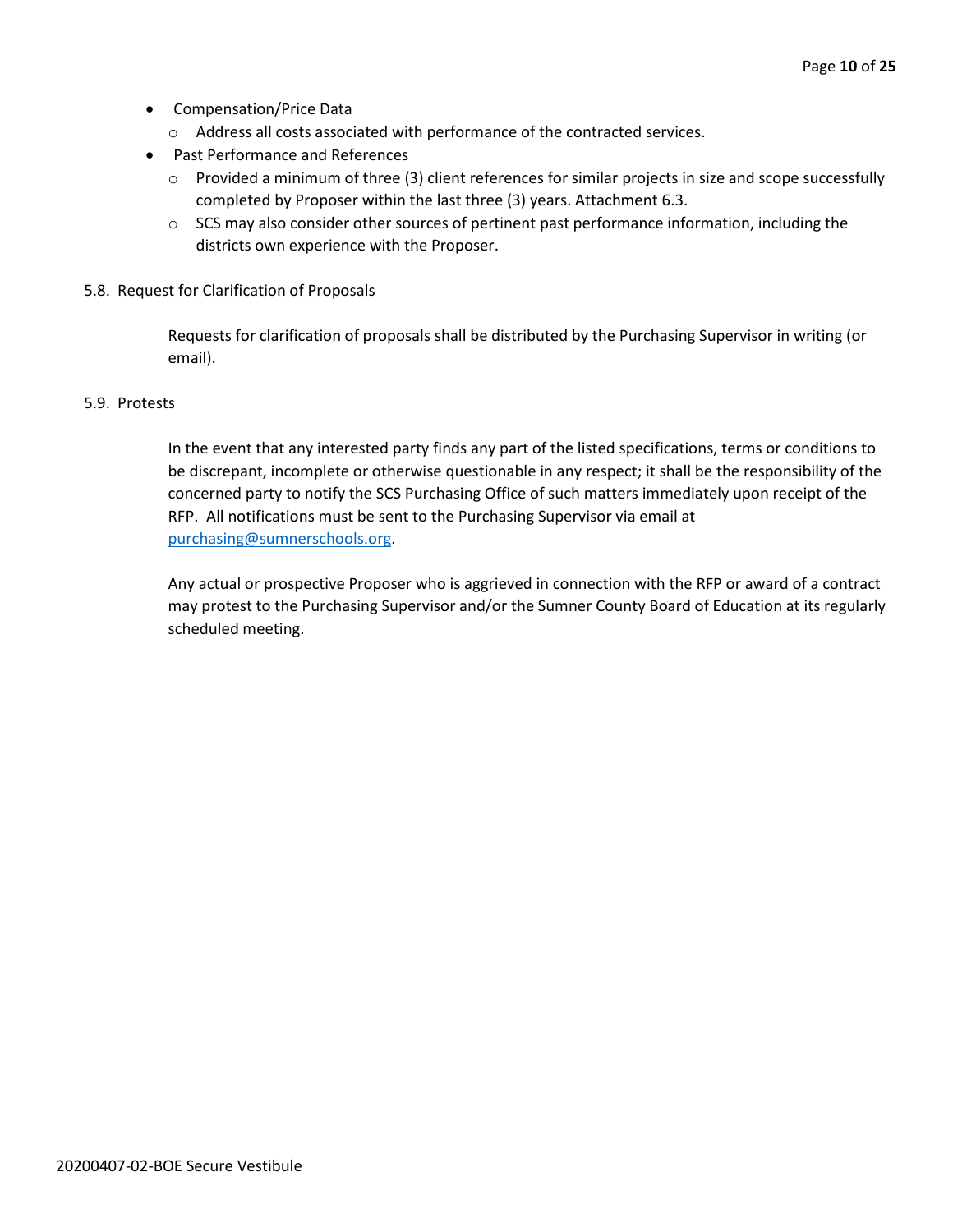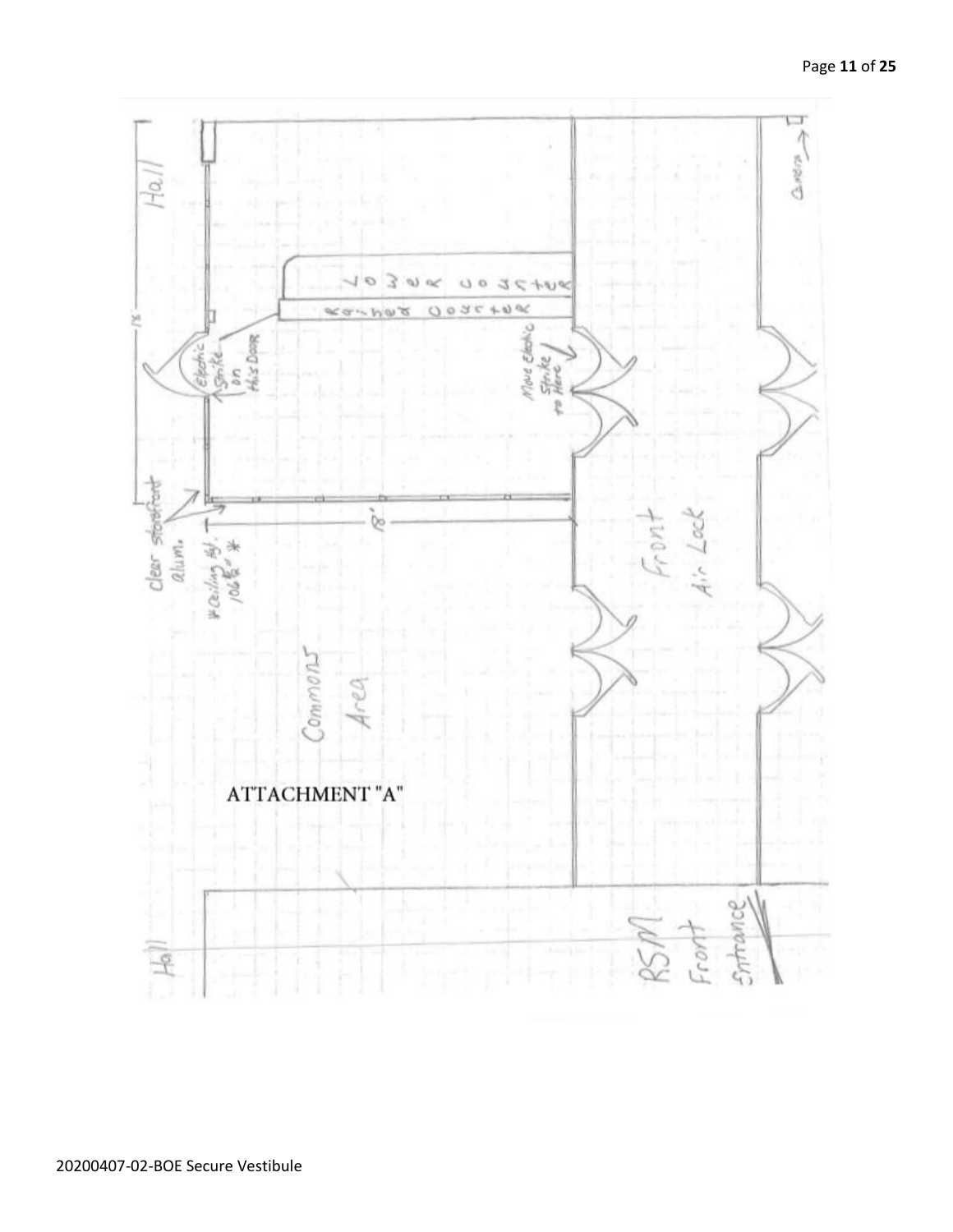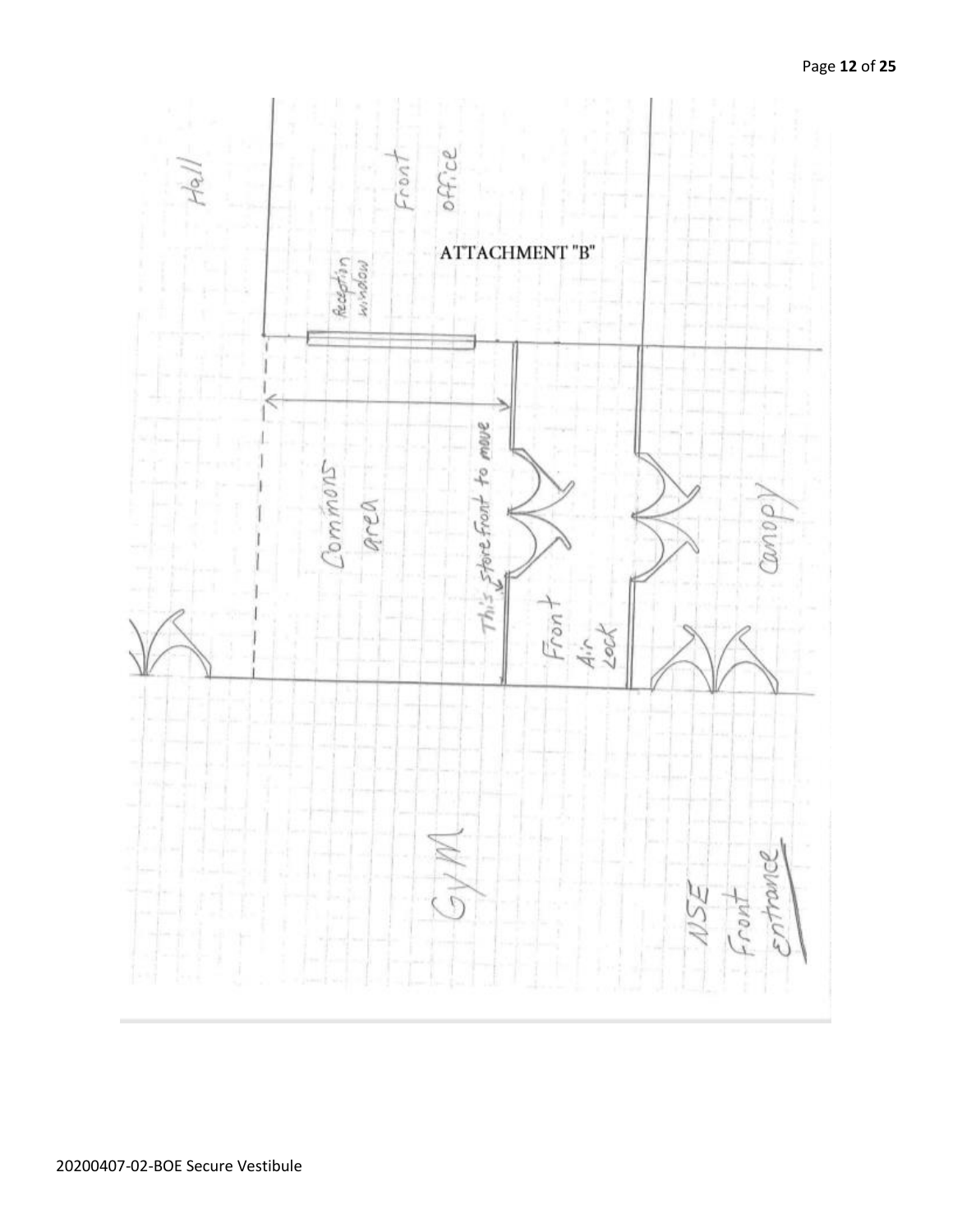#### **ATTACHMENT 6.1 - Contact Information**

| <b>Company Legal Name:</b>                 |  |          |
|--------------------------------------------|--|----------|
| <b>Company Official Address:</b>           |  |          |
|                                            |  |          |
| Company Web Site (URL):                    |  |          |
|                                            |  |          |
|                                            |  |          |
| Contact Person for project administration: |  |          |
|                                            |  |          |
|                                            |  |          |
|                                            |  |          |
|                                            |  | (office) |
|                                            |  |          |
|                                            |  | (mobile) |
|                                            |  |          |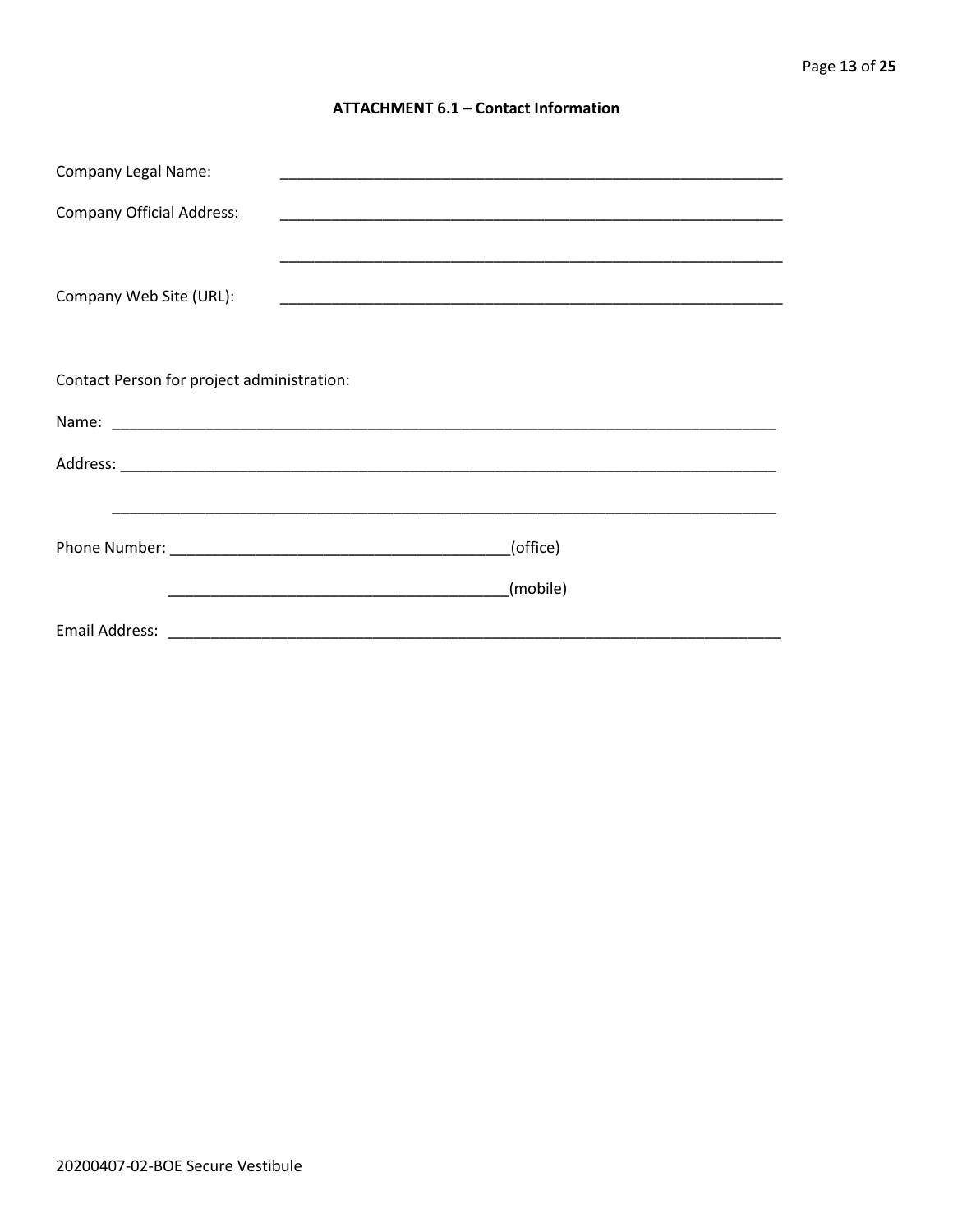

Attn: Purchasing Supervisor 1500 Airport Road Gallatin, TN 37066

#### **ATTACHMENT 6.2 – Bid Form/Certification**

 $Date$   $\Box$ 

**PROJECT A \$\_\_\_\_\_\_\_\_\_\_\_\_\_\_\_\_\_\_\_\_\_\_\_\_\_\_\_**

**PROJECT B \$** 

By checking this box, Proposer agrees that SCS reserves the right to extend the terms, conditions and prices of this contract to other Institutions (such as State, Local and/or Public Agencies) who express an interest in participating in any contract that results from this RFP. Each of the piggyback Institutions will issue their own purchasing documents for the goods/service. Proposer agrees that SCS shall bear no responsibility or liability for any agreements between Proposer and the other Institution(s) who desire to exercise this option.

Authorized Signature \_\_\_\_\_\_\_\_\_\_\_\_\_\_\_\_\_\_\_\_\_\_\_\_\_\_\_\_\_\_\_\_\_\_\_\_\_\_\_\_\_\_\_\_\_\_\_\_\_\_\_\_\_\_\_\_\_\_\_

Title \_\_\_\_\_\_\_\_\_\_\_\_\_\_\_\_\_\_\_\_\_\_\_\_\_\_\_\_\_\_\_\_\_\_\_\_\_\_\_\_\_\_\_\_\_\_\_\_\_\_\_\_\_\_\_\_\_\_\_\_\_\_\_\_\_\_\_\_\_\_\_\_\_

Printed Name \_\_\_\_\_\_\_\_\_\_\_\_\_\_\_\_\_\_\_\_\_\_\_\_\_\_\_\_\_\_\_\_\_\_\_\_\_\_\_\_\_\_\_\_\_\_\_\_\_\_\_\_\_\_\_\_\_\_\_\_\_\_\_\_\_

Vendor Legal Name \_\_\_\_\_\_\_\_\_\_\_\_\_\_\_\_\_\_\_\_\_\_\_\_\_\_\_\_\_\_\_\_\_\_\_\_\_\_\_\_\_\_\_\_\_\_\_\_\_\_\_\_\_\_\_\_\_\_\_\_

Address \_\_\_\_\_\_\_\_\_\_\_\_\_\_\_\_\_\_\_\_\_\_\_\_\_\_\_\_\_\_\_\_\_\_\_\_\_\_\_\_\_\_\_\_\_\_\_\_\_\_\_\_\_\_\_\_\_\_\_\_\_\_\_\_\_\_\_\_\_\_

(*street*) (*city, state, zip*)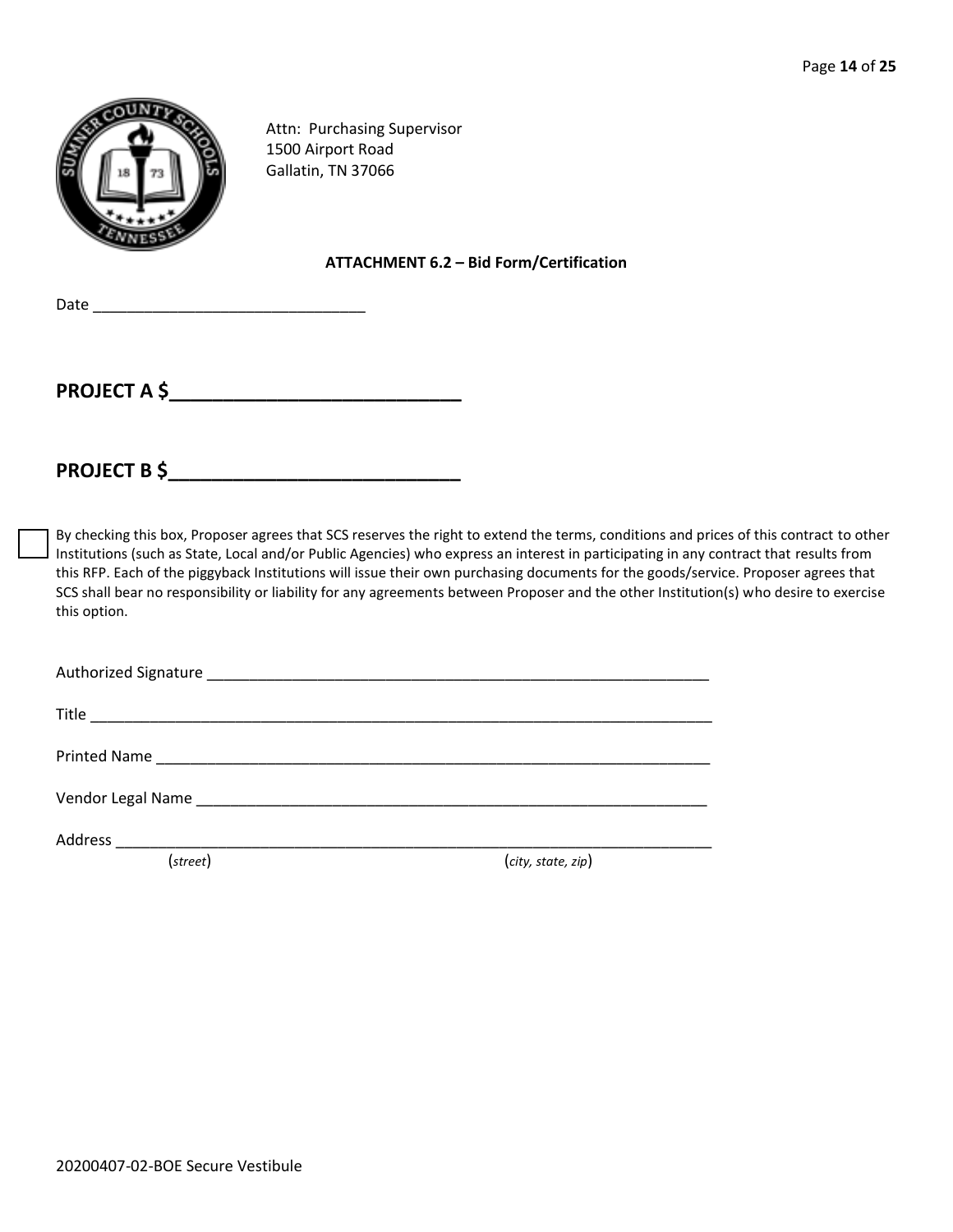#### **ATTACHMENT 6.3 - References**

| 1. |                                     |  |
|----|-------------------------------------|--|
|    |                                     |  |
|    |                                     |  |
|    |                                     |  |
|    |                                     |  |
|    |                                     |  |
| 2. |                                     |  |
|    |                                     |  |
|    |                                     |  |
|    |                                     |  |
|    |                                     |  |
|    |                                     |  |
|    |                                     |  |
| 3. |                                     |  |
|    |                                     |  |
|    |                                     |  |
|    |                                     |  |
|    |                                     |  |
|    |                                     |  |
|    | 4. Project Name/Location: _________ |  |
|    |                                     |  |
|    |                                     |  |
|    |                                     |  |

\*Proposers may copy this page and submit additional references.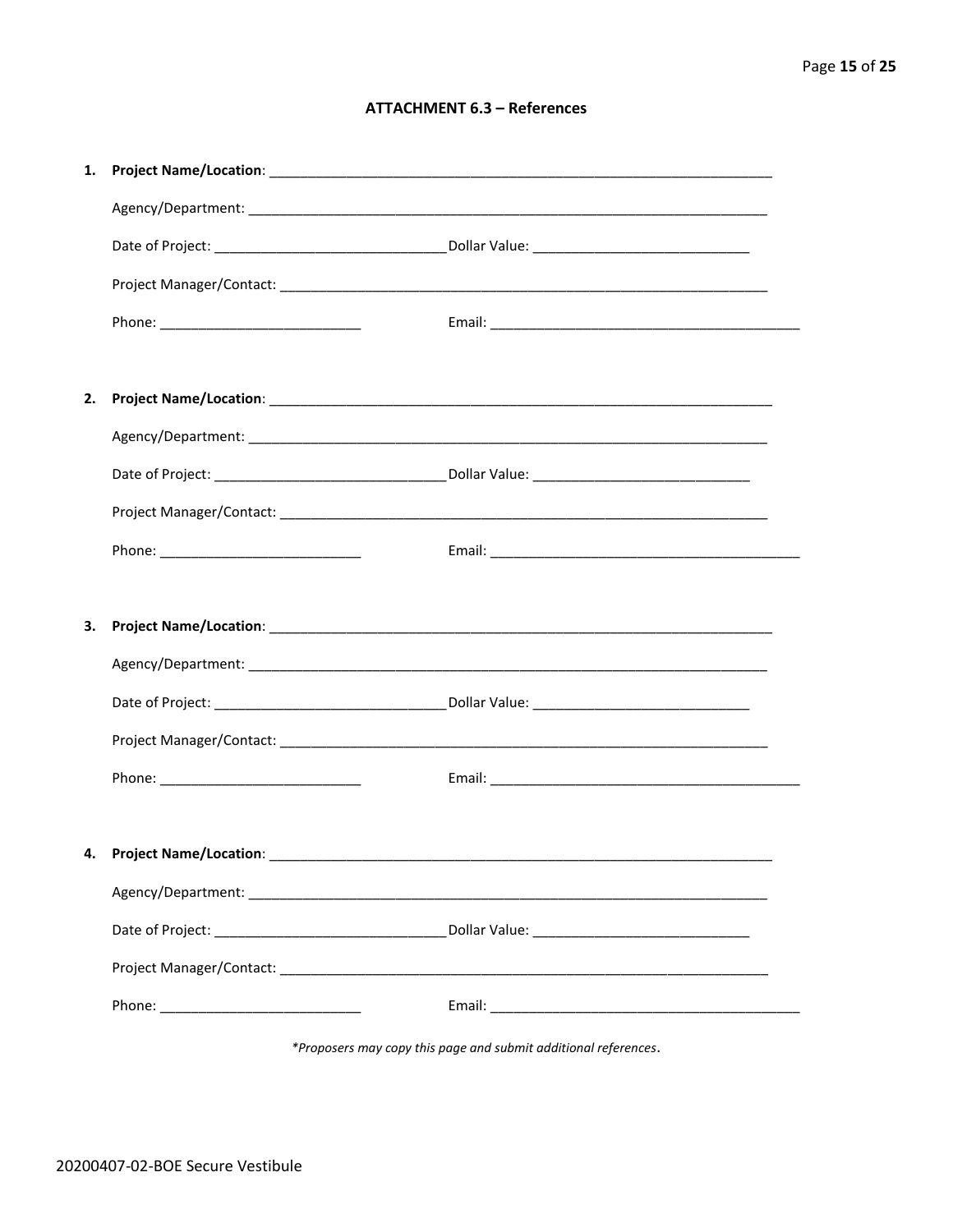#### **ATTACHMENT 6.4 – Certification Regarding Debarment or Suspension**

The prospective participant certifies, to the best of its knowledge and belief, that it and its principals:

- Are not presently debarred, suspended, proposed for debarment, declared ineligible or voluntarily excluded from participation in transactions under federal non-procurement programs by any federal department or agency;
- Have not, within the three-year period preceding the proposal, had one or more public transactions (federal, state or local) terminated for cause or default; and
- Are not presently indicated or otherwise criminally or civilly charged by a government entity (federal, state or local) and have not, within the three-year period preceding the bid, been convicted or had a civil judgement rendered against it:
	- $\circ$  For the commission of fraud or a criminal offense in connection with obtaining, attempting to obtain or performing a public transaction (federal, state or local) or a procurement contract under such a public transaction;
	- $\circ$  For the violation of federal or state antitrust statutes, including those proscribing price fixing between competitors, the allocation of customers between competitors, or bid rigging; or
	- $\circ$  For the commission of embezzlement, theft, forgery, bribery, falsification or destruction of records, making false statements, or receiving stolen property.

\_\_\_\_\_\_\_\_\_\_\_\_\_\_\_\_\_\_\_\_\_\_\_\_\_\_\_\_\_\_\_\_\_\_\_\_\_\_\_\_\_\_\_\_\_\_\_\_\_\_\_\_

I understand that a false statement on this certification may be grounds for the rejection of this proposal or the termination of the award. In addition, under 18 U.S.C. 1001, a false statement may result in a fine of up to \$10,000 or imprisonment for up to five years, or both.

Name of Participating Agency: \_\_\_\_\_\_\_\_\_\_\_\_\_\_\_\_\_\_\_\_\_\_\_\_\_\_\_\_\_\_\_\_\_\_\_\_\_\_\_\_\_\_\_\_\_\_\_\_\_\_\_\_\_\_\_\_\_\_\_\_

Name and Title of Authorized Representative: \_\_\_\_\_\_\_\_\_\_\_\_\_\_\_\_\_\_\_\_\_\_\_\_\_\_\_\_\_\_\_\_\_\_\_

Signature of Authorized Representative: \_\_\_\_\_\_\_\_\_\_\_\_\_\_\_\_\_\_\_\_\_\_\_\_\_\_\_\_\_\_\_\_\_\_\_\_\_\_\_\_\_\_\_\_\_\_\_\_\_\_\_\_

Date: \_\_\_\_\_\_\_\_\_\_\_\_\_\_\_\_\_\_\_\_\_\_\_\_\_\_\_\_

\_\_\_\_ I am unable to certify to the above statement. Attached is my explanation.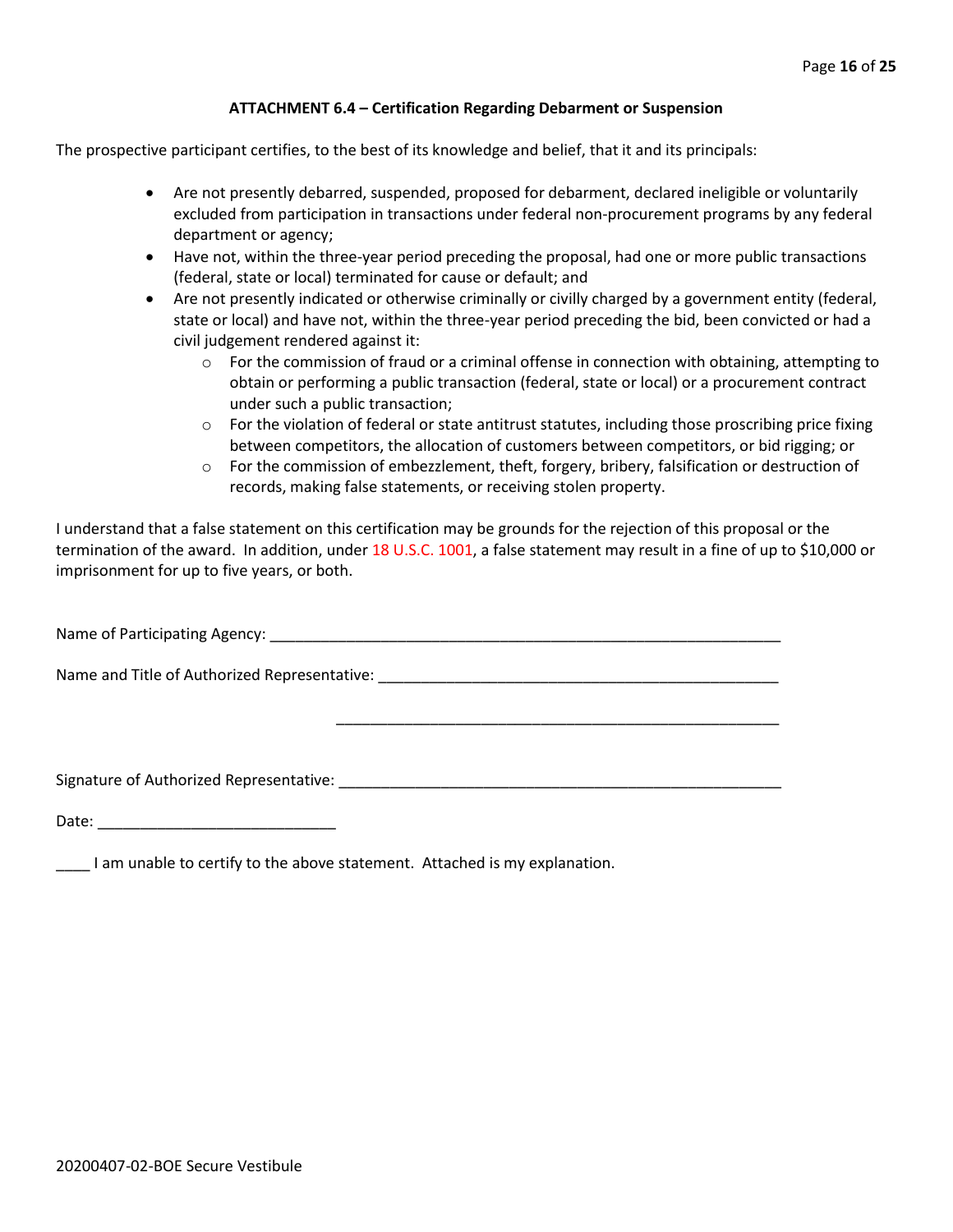#### **ATTACHMENT 6.5 – Condition of Submitting Proposal**

The undersigned Proposer has carefully examined all instructions, requirements, specifications, terms and conditions of the RFP and certifies:

- It is a reputable company regularly engaged in providing goods and/or services necessary to meet the requirements, specifications, terms and conditions of the RFP.
- All statements, information and representations prepared and submitted in response to the RFP are current, complete, true and accurate. Proposer acknowledges that the Sumner County Board of Education (SCS) will rely on such statements, information and representations in selecting the successful proposer(s).
- That the prices quoted shall be SCSs pricing for the products and/or service.
- It shall be bound by all statements, representations, warranties and guarantees made in its proposal.
- Proposer acknowledges that the contract may be canceled if any conflict of interest or appearance of a conflict of interest is discovered by SCS, in its sole discretion.
- All purchase orders must be duly authorized and executed by SCS and subject to the terms and conditions of the RFP.

| ADDRESS: |          |
|----------|----------|
|          |          |
| PHONE:   | (office) |
|          | (mobile) |
| EMAIL:   |          |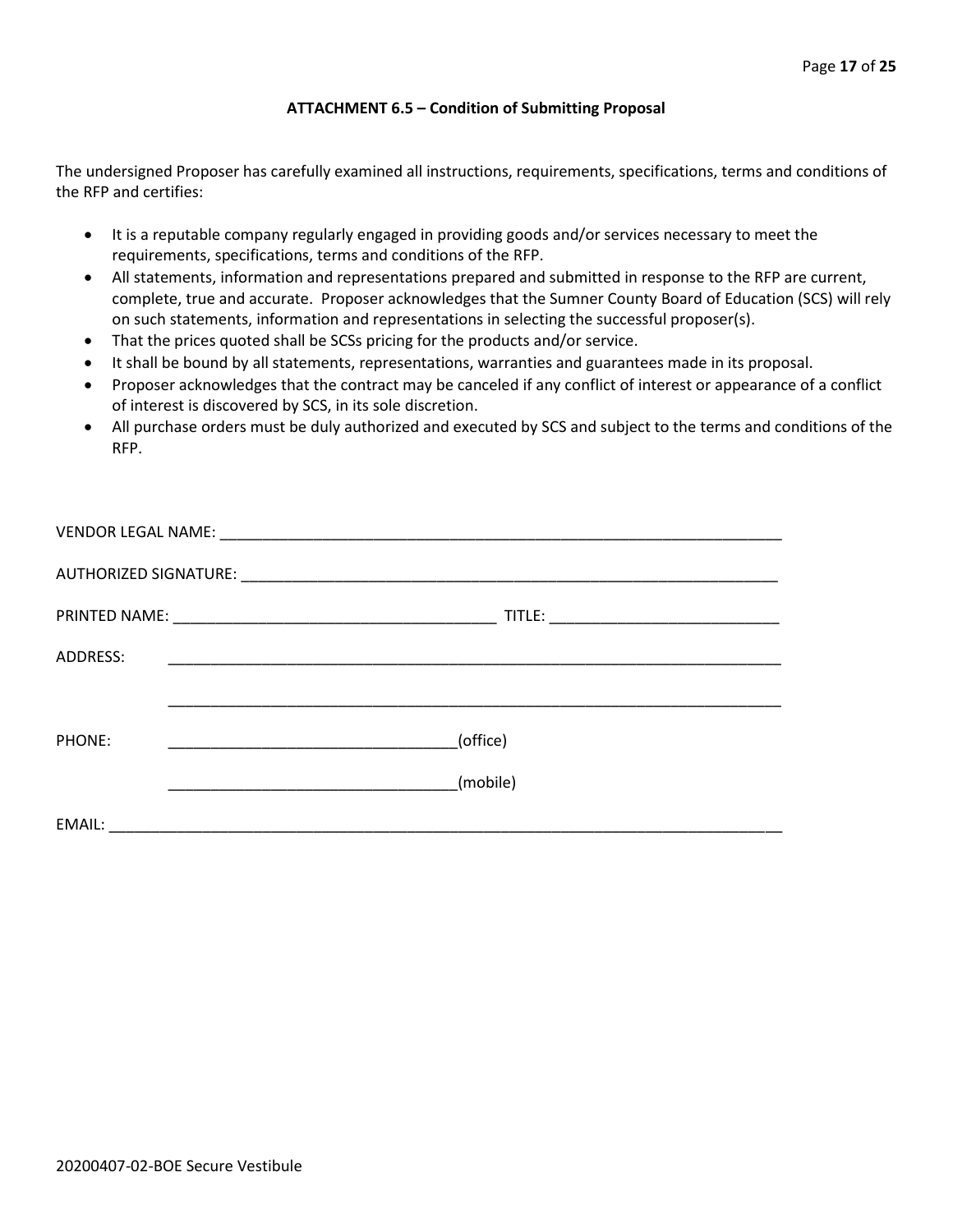#### **ATTACHMENT 6.6 – Statement of Non-Collusion**

The undersigned affirms that they are duly authorized to execute this contract, that this company, corporation, firm, partnership or individual has not prepared this proposal in collusion with any other respondent, and that the contents of this proposal as to prices, terms or conditions of said proposal have not been communicated by the undersigned nor by any employee or agent to any other person engaged in this type of business prior to the official opening of this proposal.

| Address:                                                                                                                                                                                                                       |          |
|--------------------------------------------------------------------------------------------------------------------------------------------------------------------------------------------------------------------------------|----------|
|                                                                                                                                                                                                                                | (office) |
|                                                                                                                                                                                                                                | (mobile) |
|                                                                                                                                                                                                                                |          |
|                                                                                                                                                                                                                                |          |
| Respondent (Print Name & Title): North and South American Section 1996. The Second Section 1997 and Second Second Second Second Second Second Second Second Second Second Second Second Second Second Second Second Second Sec |          |
|                                                                                                                                                                                                                                |          |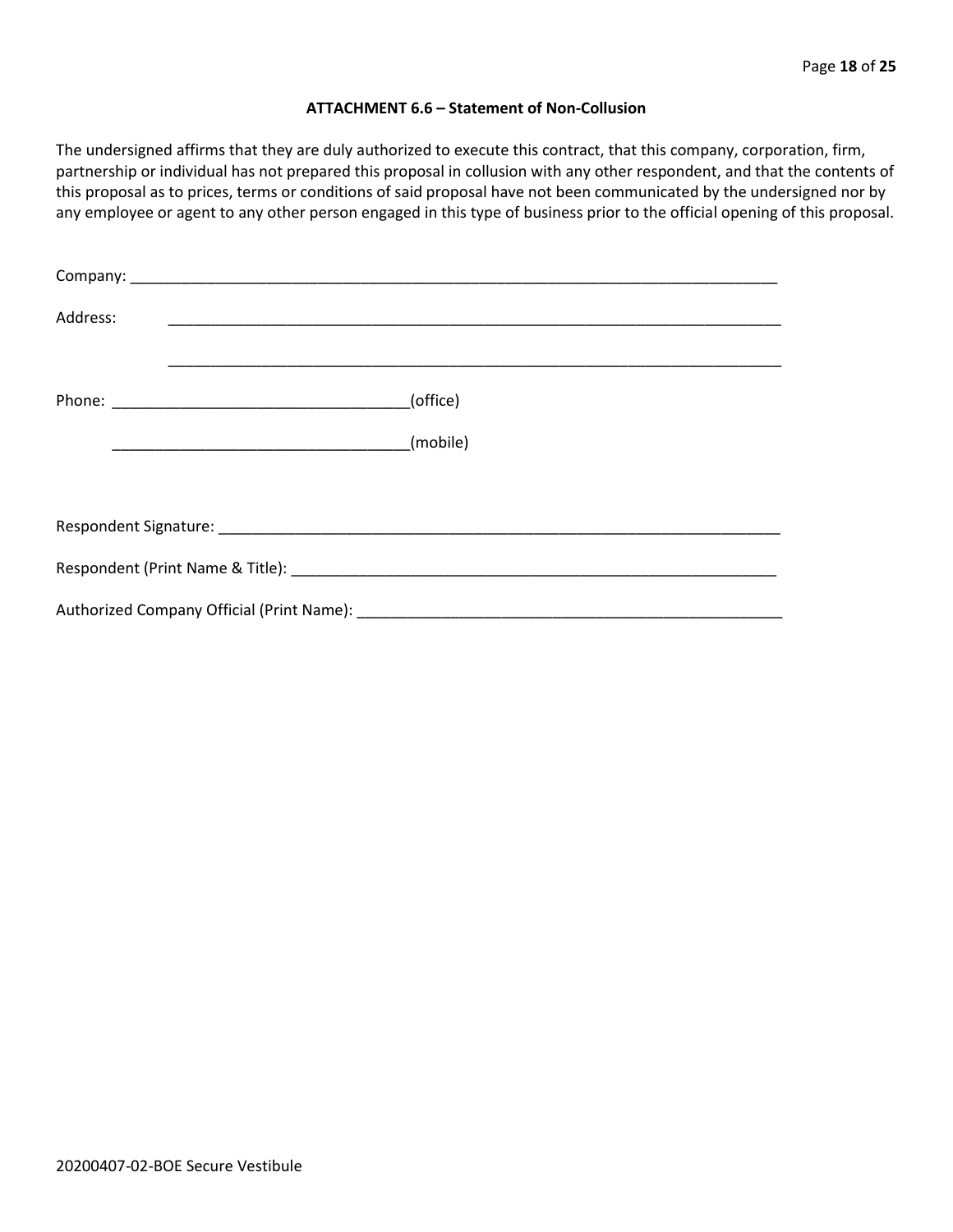#### **ATTACHMENT 6.7 – Attestation Re Personnel**

### **ATTESTATION RE PERSONNEL USED IN CONTRACT PERFORMANCE**

| CONTRACTOR LEGAL ENTITY NAME:                                          |  |
|------------------------------------------------------------------------|--|
| FEDERAL EMPLOYER IDENTIFICATION NUMBER:<br>(or Social Security Number) |  |

**The Contractor, identified above, does hereby attest, certify, warrant and assure that the Contractor shall not knowingly utilize the services of an illegal immigrant in the performance of this Contract and shall not knowingly utilize the services of any subcontractor who will utilize the services of an illegal immigrant in the performance of this Contract, T.C.A. § 12-3-309.**

SIGNATURE & DATE:

*NOTICE: This attestation MUST be signed by an individual empowered to contractually bind the Contractor.*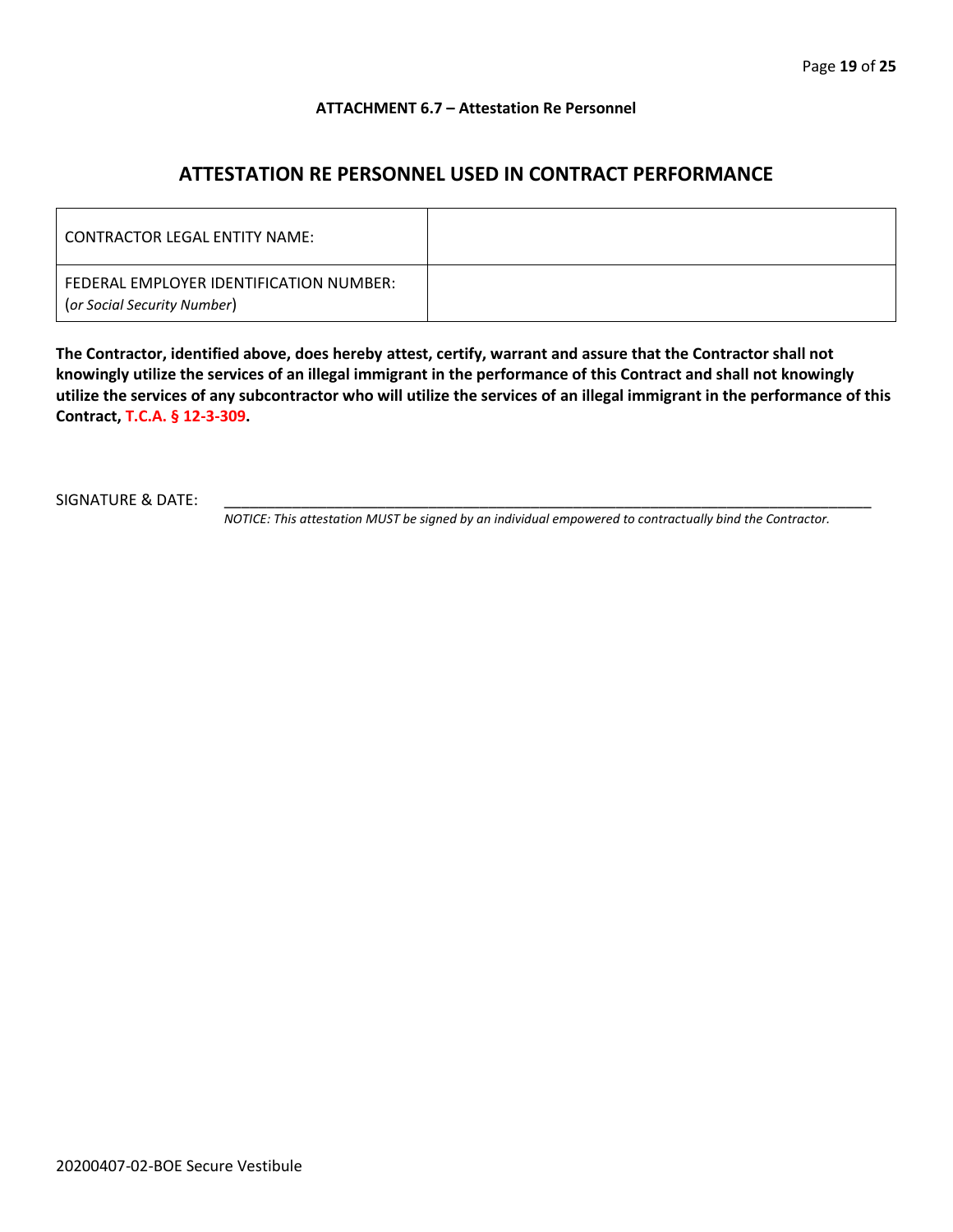#### **ATTACHMENT 6.8 – Drug Free Workplace Affidavit**

The Sumner County Board of Education is committed to maintaining a safe and productive work environment for its employees and to providing high quality service to its citizens. The goal of this policy is for Sumner County Board of Education employees and contractors to remain, or become and remain, drug-free. Abuse and dependency on alcohol and/or drugs can seriously affect the health of employees, contractors and citizens, jeopardize personal safety, impact the safety of others and impair job performance.

STATE OF

**COUNTY OF** \_\_\_\_\_\_\_\_\_\_\_\_\_\_\_\_\_\_\_\_\_\_\_\_\_\_\_\_\_\_\_\_\_

The undersigned, principal officer of

an employer of five (5) or more employees contracting with Sumner County Board of Education to provide goods or services, hereby states under oath as follows:

- 1. The undersigned is a principal officer of (hereinafter referred to as the "Company") and is duly authorized to execute this Affidavit on behalf of the Company.
- 2. The Company submits this Affidavit pursuant to **T.C.A. § 50-9-113**, which requires each employer with no less than five (5) employees receiving pay who contracts with the state and any local government to provide contracted services to submit an affidavit stating that such employer has a drug-free workplace program that complies with Title 50, Chapter 9 of the *Tennessee Code Annotated*.
- 3. The Company is in compliance with **T.C.A. § 50-9-113** and all applicable Federal Laws, Rules and Regulations requiring a drug-free workplace program.

Further affiant saith not.

| <b>Principal Officer:</b> |  |
|---------------------------|--|
|                           |  |
| <b>STATE OF</b>           |  |

**COUNTY OF** \_\_\_\_\_\_\_\_\_\_\_\_\_\_\_\_\_\_\_\_\_\_\_\_\_\_\_\_\_\_\_\_\_\_

Before me personally appeared \_\_\_\_\_\_\_\_\_\_\_\_\_\_\_\_\_\_\_\_\_\_\_\_\_\_\_\_\_\_\_\_\_\_\_\_\_\_\_\_\_\_\_\_\_\_\_\_\_\_\_\_\_\_\_\_\_\_\_\_\_\_, with whom I am personally acquainted (or proved to me on the basis of satisfactory evidence) and who acknowledged that such person executed the foregoing affidavit for the purposes therein contained.

Witness my hand and seal at office this \_\_\_\_\_\_\_\_\_\_\_\_\_ day of \_\_\_\_\_\_\_\_\_\_\_\_\_\_\_\_\_\_\_\_\_, 20\_\_\_\_.

Notary Public

My commission expires: \_\_\_\_\_\_\_\_\_\_\_\_\_\_\_\_\_\_\_\_\_\_\_

\_\_\_\_\_\_\_\_\_\_\_\_\_\_\_\_\_\_\_\_\_\_\_\_\_\_\_\_\_\_\_\_\_\_\_\_\_\_\_\_\_\_\_\_\_\_\_\_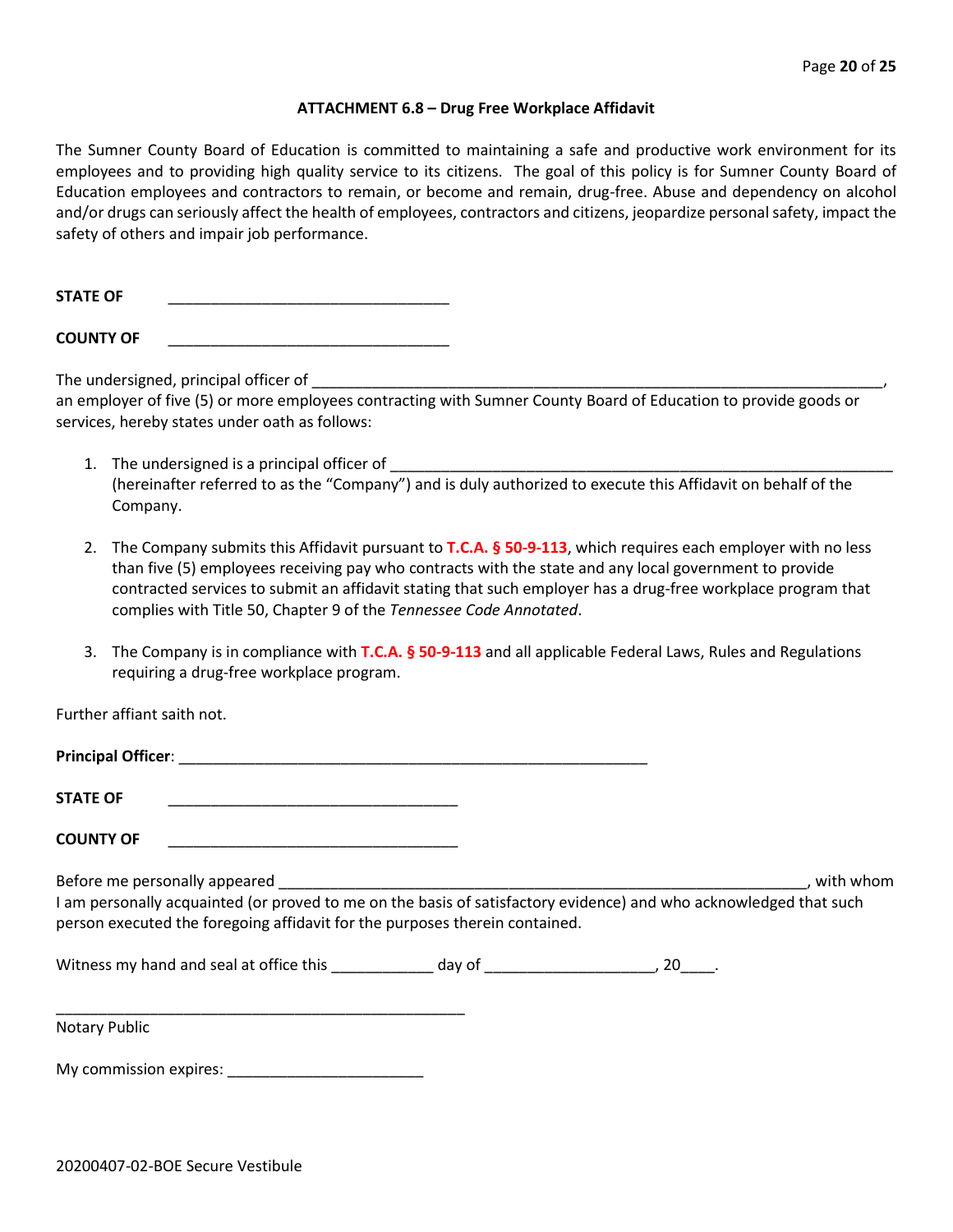#### **ATTACHMENT 6.9 - W9**

| N                                                                                                                                                                                                                                                                                                                                                                                                                                                                                                                                                                                                                                                        | <b>Request for Taxpayer</b><br>(Rev. December 2014)<br><b>Identification Number and Certification</b><br>Department of the Treasury<br>Internal Revenue Service<br>1 Name (as shown on your income tax return). Name is required on this line; do not leave this line blank.<br>2 Business name/disregarded entity name, if different from above                                                                                                                                                                                                                                                                                                                                                                    |                                                                                                                                                                                                                                                                                                                                  |                                                                                                                                                      |  |  |  |                        |                                                                                                                                                                                                                                               | Give Form to the<br>requester. Do not<br>send to the IRS. |  |  |  |  |
|----------------------------------------------------------------------------------------------------------------------------------------------------------------------------------------------------------------------------------------------------------------------------------------------------------------------------------------------------------------------------------------------------------------------------------------------------------------------------------------------------------------------------------------------------------------------------------------------------------------------------------------------------------|---------------------------------------------------------------------------------------------------------------------------------------------------------------------------------------------------------------------------------------------------------------------------------------------------------------------------------------------------------------------------------------------------------------------------------------------------------------------------------------------------------------------------------------------------------------------------------------------------------------------------------------------------------------------------------------------------------------------|----------------------------------------------------------------------------------------------------------------------------------------------------------------------------------------------------------------------------------------------------------------------------------------------------------------------------------|------------------------------------------------------------------------------------------------------------------------------------------------------|--|--|--|------------------------|-----------------------------------------------------------------------------------------------------------------------------------------------------------------------------------------------------------------------------------------------|-----------------------------------------------------------|--|--|--|--|
| Print or type<br>See                                                                                                                                                                                                                                                                                                                                                                                                                                                                                                                                                                                                                                     | Specific Instructions on page<br>3 Check appropriate box for federal tax classification; check only one of the following seven boxes:<br>C Corporation<br>S Corporation Partnership<br>Trust/estate<br>Individual/sole proprietor or<br>single-member LLC<br>Limited liability company. Enter the tax classification (C=C corporation, S=S corporation, P=partnership) ▶<br>Note. For a single-member LLC that is disregarded, do not check LLC; check the appropriate box in the line above for<br>the tax classification of the single-member owner.<br>Other (see instructions) ▶<br>5 Address (number, street, and apt. or suite no.)<br>Requester's name and address (optional)<br>6 City, state, and ZIP code |                                                                                                                                                                                                                                                                                                                                  |                                                                                                                                                      |  |  |  |                        | 4 Exemptions (codes apply only to<br>certain entities, not individuals; see<br>instructions on page 3):<br>Exempt payee code (if any)<br>Exemption from FATCA reporting<br>code (if any)<br>(Applies to accounts maintained outside the U.S.) |                                                           |  |  |  |  |
| 7 List account number(s) here (optional)                                                                                                                                                                                                                                                                                                                                                                                                                                                                                                                                                                                                                 |                                                                                                                                                                                                                                                                                                                                                                                                                                                                                                                                                                                                                                                                                                                     |                                                                                                                                                                                                                                                                                                                                  |                                                                                                                                                      |  |  |  |                        |                                                                                                                                                                                                                                               |                                                           |  |  |  |  |
| Part I                                                                                                                                                                                                                                                                                                                                                                                                                                                                                                                                                                                                                                                   |                                                                                                                                                                                                                                                                                                                                                                                                                                                                                                                                                                                                                                                                                                                     | <b>Taxpayer Identification Number (TIN)</b>                                                                                                                                                                                                                                                                                      |                                                                                                                                                      |  |  |  |                        |                                                                                                                                                                                                                                               |                                                           |  |  |  |  |
|                                                                                                                                                                                                                                                                                                                                                                                                                                                                                                                                                                                                                                                          |                                                                                                                                                                                                                                                                                                                                                                                                                                                                                                                                                                                                                                                                                                                     | Enter your TIN in the appropriate box. The TIN provided must match the name given on line 1 to avoid                                                                                                                                                                                                                             |                                                                                                                                                      |  |  |  | Social security number |                                                                                                                                                                                                                                               |                                                           |  |  |  |  |
|                                                                                                                                                                                                                                                                                                                                                                                                                                                                                                                                                                                                                                                          | TIN on page 3.                                                                                                                                                                                                                                                                                                                                                                                                                                                                                                                                                                                                                                                                                                      | backup withholding. For individuals, this is generally your social security number (SSN). However, for a<br>resident alien, sole proprietor, or disregarded entity, see the Part I instructions on page 3. For other<br>entities, it is your employer identification number (EIN). If you do not have a number, see How to get a | or                                                                                                                                                   |  |  |  |                        |                                                                                                                                                                                                                                               |                                                           |  |  |  |  |
| Note. If the account is in more than one name, see the instructions for line 1 and the chart on page 4 for<br>guidelines on whose number to enter.                                                                                                                                                                                                                                                                                                                                                                                                                                                                                                       |                                                                                                                                                                                                                                                                                                                                                                                                                                                                                                                                                                                                                                                                                                                     |                                                                                                                                                                                                                                                                                                                                  | Employer identification number<br>-                                                                                                                  |  |  |  |                        |                                                                                                                                                                                                                                               |                                                           |  |  |  |  |
| Part II                                                                                                                                                                                                                                                                                                                                                                                                                                                                                                                                                                                                                                                  | <b>Certification</b>                                                                                                                                                                                                                                                                                                                                                                                                                                                                                                                                                                                                                                                                                                |                                                                                                                                                                                                                                                                                                                                  |                                                                                                                                                      |  |  |  |                        |                                                                                                                                                                                                                                               |                                                           |  |  |  |  |
|                                                                                                                                                                                                                                                                                                                                                                                                                                                                                                                                                                                                                                                          | Under penalties of perjury, I certify that:                                                                                                                                                                                                                                                                                                                                                                                                                                                                                                                                                                                                                                                                         |                                                                                                                                                                                                                                                                                                                                  |                                                                                                                                                      |  |  |  |                        |                                                                                                                                                                                                                                               |                                                           |  |  |  |  |
| 1. The number shown on this form is my correct taxpayer identification number (or I am waiting for a number to be issued to me); and<br>2. I am not subject to backup withholding because: (a) I am exempt from backup withholding, or (b) I have not been notified by the Internal Revenue<br>Service (IRS) that I am subject to backup withholding as a result of a failure to report all interest or dividends, or (c) the IRS has notified me that I am<br>no longer subject to backup withholding; and                                                                                                                                              |                                                                                                                                                                                                                                                                                                                                                                                                                                                                                                                                                                                                                                                                                                                     |                                                                                                                                                                                                                                                                                                                                  |                                                                                                                                                      |  |  |  |                        |                                                                                                                                                                                                                                               |                                                           |  |  |  |  |
|                                                                                                                                                                                                                                                                                                                                                                                                                                                                                                                                                                                                                                                          |                                                                                                                                                                                                                                                                                                                                                                                                                                                                                                                                                                                                                                                                                                                     | 3. I am a U.S. citizen or other U.S. person (defined below); and                                                                                                                                                                                                                                                                 |                                                                                                                                                      |  |  |  |                        |                                                                                                                                                                                                                                               |                                                           |  |  |  |  |
|                                                                                                                                                                                                                                                                                                                                                                                                                                                                                                                                                                                                                                                          |                                                                                                                                                                                                                                                                                                                                                                                                                                                                                                                                                                                                                                                                                                                     | 4. The FATCA code(s) entered on this form (if any) indicating that I am exempt from FATCA reporting is correct.                                                                                                                                                                                                                  |                                                                                                                                                      |  |  |  |                        |                                                                                                                                                                                                                                               |                                                           |  |  |  |  |
| Certification instructions. You must cross out item 2 above if you have been notified by the IRS that you are currently subject to backup withholding<br>because you have failed to report all interest and dividends on your tax return. For real estate transactions, item 2 does not apply. For mortgage<br>interest paid, acquisition or abandonment of secured property, cancellation of debt, contributions to an individual retirement arrangement (IRA), and<br>generally, payments other than interest and dividends, you are not required to sign the certification, but you must provide your correct TIN. See the<br>instructions on page 3. |                                                                                                                                                                                                                                                                                                                                                                                                                                                                                                                                                                                                                                                                                                                     |                                                                                                                                                                                                                                                                                                                                  |                                                                                                                                                      |  |  |  |                        |                                                                                                                                                                                                                                               |                                                           |  |  |  |  |
| Sign<br>Here                                                                                                                                                                                                                                                                                                                                                                                                                                                                                                                                                                                                                                             | Signature of<br>U.S. person ▶                                                                                                                                                                                                                                                                                                                                                                                                                                                                                                                                                                                                                                                                                       |                                                                                                                                                                                                                                                                                                                                  | Date P                                                                                                                                               |  |  |  |                        |                                                                                                                                                                                                                                               |                                                           |  |  |  |  |
|                                                                                                                                                                                                                                                                                                                                                                                                                                                                                                                                                                                                                                                          | <b>General Instructions</b>                                                                                                                                                                                                                                                                                                                                                                                                                                                                                                                                                                                                                                                                                         |                                                                                                                                                                                                                                                                                                                                  | · Form 1098 (home mortgage interest), 1098-E (student Ioan interest), 1098-T                                                                         |  |  |  |                        |                                                                                                                                                                                                                                               |                                                           |  |  |  |  |
| Section references are to the Internal Revenue Code unless otherwise noted.                                                                                                                                                                                                                                                                                                                                                                                                                                                                                                                                                                              |                                                                                                                                                                                                                                                                                                                                                                                                                                                                                                                                                                                                                                                                                                                     |                                                                                                                                                                                                                                                                                                                                  | (tuition)                                                                                                                                            |  |  |  |                        |                                                                                                                                                                                                                                               |                                                           |  |  |  |  |
|                                                                                                                                                                                                                                                                                                                                                                                                                                                                                                                                                                                                                                                          |                                                                                                                                                                                                                                                                                                                                                                                                                                                                                                                                                                                                                                                                                                                     | Future developments. Information about developments affecting Form W-9 (such                                                                                                                                                                                                                                                     | • Form 1099-C (canceled debt)<br>. Form 1099-A (acquisition or abandonment of secured property)                                                      |  |  |  |                        |                                                                                                                                                                                                                                               |                                                           |  |  |  |  |
| as legislation enacted after we release it) is at www.irs.gov/fw9.<br><b>Purpose of Form</b>                                                                                                                                                                                                                                                                                                                                                                                                                                                                                                                                                             |                                                                                                                                                                                                                                                                                                                                                                                                                                                                                                                                                                                                                                                                                                                     | Use Form W-9 only if you are a U.S. person (including a resident alien), to<br>provide your correct TIN.                                                                                                                                                                                                                         |                                                                                                                                                      |  |  |  |                        |                                                                                                                                                                                                                                               |                                                           |  |  |  |  |
| An individual or entity (Form W-9 requester) who is required to file an information<br>return with the IRS must obtain your correct taxpayer identification number (TIN)                                                                                                                                                                                                                                                                                                                                                                                                                                                                                 |                                                                                                                                                                                                                                                                                                                                                                                                                                                                                                                                                                                                                                                                                                                     |                                                                                                                                                                                                                                                                                                                                  | If you do not return Form W-9 to the requester with a TIN, you might be subject<br>to backup withholding. See What is backup withholding? on page 2. |  |  |  |                        |                                                                                                                                                                                                                                               |                                                           |  |  |  |  |
| which may be your social security number (SSN), individual taxpayer identification<br>number (ITIN), adoption taxpayer identification number (ATIN), or employer<br>identification number (EIN), to report on an information return the amount paid to<br>you, or other amount reportable on an information return. Examples of information<br>returns include, but are not limited to, the following:                                                                                                                                                                                                                                                   |                                                                                                                                                                                                                                                                                                                                                                                                                                                                                                                                                                                                                                                                                                                     | By signing the filled-out form, you:<br>1. Certify that the TIN you are giving is correct (or you are waiting for a number<br>to be issued).<br>2. Certify that you are not subject to backup withholding, or                                                                                                                    |                                                                                                                                                      |  |  |  |                        |                                                                                                                                                                                                                                               |                                                           |  |  |  |  |
| 3. Claim exemption from backup withholding if you are a U.S. exempt payee. If<br>· Form 1099-INT (interest earned or paid)                                                                                                                                                                                                                                                                                                                                                                                                                                                                                                                               |                                                                                                                                                                                                                                                                                                                                                                                                                                                                                                                                                                                                                                                                                                                     |                                                                                                                                                                                                                                                                                                                                  |                                                                                                                                                      |  |  |  |                        |                                                                                                                                                                                                                                               |                                                           |  |  |  |  |
|                                                                                                                                                                                                                                                                                                                                                                                                                                                                                                                                                                                                                                                          |                                                                                                                                                                                                                                                                                                                                                                                                                                                                                                                                                                                                                                                                                                                     | . Form 1099-DIV (dividends, including those from stocks or mutual funds)                                                                                                                                                                                                                                                         | applicable, you are also certifying that as a U.S. person, your allocable share of                                                                   |  |  |  |                        |                                                                                                                                                                                                                                               |                                                           |  |  |  |  |
| any partnership income from a U.S. trade or business is not subject to the<br>. Form 1099-MISC (various types of income, prizes, awards, or gross proceeds)<br>withholding tax on foreign partners' share of effectively connected income, and                                                                                                                                                                                                                                                                                                                                                                                                           |                                                                                                                                                                                                                                                                                                                                                                                                                                                                                                                                                                                                                                                                                                                     |                                                                                                                                                                                                                                                                                                                                  |                                                                                                                                                      |  |  |  |                        |                                                                                                                                                                                                                                               |                                                           |  |  |  |  |
| brokers)                                                                                                                                                                                                                                                                                                                                                                                                                                                                                                                                                                                                                                                 | . Form 1099-B (stock or mutual fund sales and certain other transactions by                                                                                                                                                                                                                                                                                                                                                                                                                                                                                                                                                                                                                                         | 4. Certify that FATCA code(s) entered on this form (if any) indicating that you are<br>exempt from the FATCA reporting, is correct. See What is FATCA reporting? on                                                                                                                                                              |                                                                                                                                                      |  |  |  |                        |                                                                                                                                                                                                                                               |                                                           |  |  |  |  |
|                                                                                                                                                                                                                                                                                                                                                                                                                                                                                                                                                                                                                                                          | page 2 for further information.<br>· Form 1099-S (proceeds from real estate transactions)<br>. Form 1099-K (merchant card and third party network transactions)                                                                                                                                                                                                                                                                                                                                                                                                                                                                                                                                                     |                                                                                                                                                                                                                                                                                                                                  |                                                                                                                                                      |  |  |  |                        |                                                                                                                                                                                                                                               |                                                           |  |  |  |  |
|                                                                                                                                                                                                                                                                                                                                                                                                                                                                                                                                                                                                                                                          |                                                                                                                                                                                                                                                                                                                                                                                                                                                                                                                                                                                                                                                                                                                     |                                                                                                                                                                                                                                                                                                                                  |                                                                                                                                                      |  |  |  |                        |                                                                                                                                                                                                                                               |                                                           |  |  |  |  |

Cat. No. 10231X

Form **W-9** (Rev. 12-2014)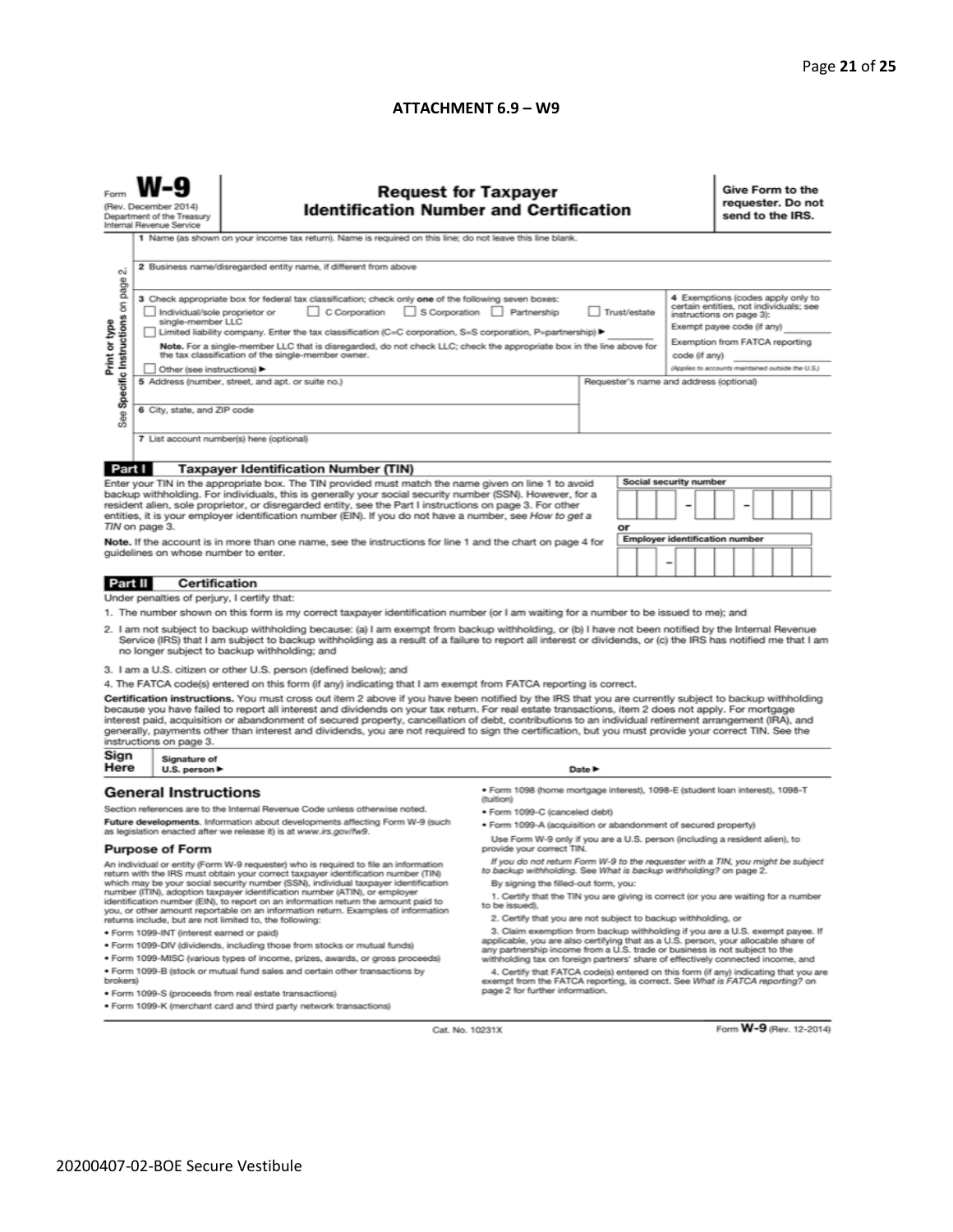#### **ATTACHMENT 6.10 – Standard Terms & Conditions SUMNER COUNTY BOARD OF EDUCATION (SCS)**

#### **1. PREPARATION AND SUBMISSION OF BID.**

- **a.** Failure to examine any drawings**,** specifications, or instructions will be at the proposer's risk. Any deviation from the stated terms, conditions and specifications must be coordinated with and approved in writing by the SCS Purchasing Supervisor.
- **b.** RFP/ITB SUBMITTAL / SIGNATURE: Proposal shall give the full name and business address of the bidder. If the proposer is a corporation, the name shall be stated as it is in the corporate charter. Proposals must be signed in ink by the proposer's authorized agent. Unsigned proposals will be rejected. Proposals are to be sealed and the outside of the envelope is to reference the RFP/ITB number. The person signing the proposal must show their title, and if requested by the institution, must furnish satisfactory proof of his or her authority to bind his or her company in contract. Proposer understands that by submitting a proposal with an authorized signature, it shall constitute an offer to SCS. Proposals must be typewritten or in ink; otherwise they may not be considered. Purchase orders will be issued to the firm name appearing on the W9. Electronic submissions via email, fax, etc. shall not be accepted.
- **c.** SCS is not responsible for any costs incurred by any vendor pursuant to the RFP/ITB. The vendor shall be responsible for all costs incurred in connection with the preparation and submission of its proposal.
- **d.** All proposers must be in compliance with T.C.A. § 62-6-119 at the time of proposal submission and provide evidence of compliance with the applicable provisions of the chapter before such proposal may be considered.
- **e.** Proposals are to be received in the location designated in the RFP/ITB no later than the specified date and time. Late submissions will NOT be opened or considered.
- **f.** No erasures permitted. Errors may be crossed out and corrections printed in ink or typewritten adjacent to error and must be initialed in ink by person signing the proposal.
- **g.** Specifications: Reference to available specifications shall be sufficient to make the terms of the specifications binding on the proposer. The use of the name of a manufacturer, or any special brand or make in describing an item does not restrict the proposer to that manufacturer or specific article, unless specifically stated. Comparable products of other manufacturers will be considered if proof of compatibility is contained in the proposal. Proposers are required to notify SCSs Purchasing Supervisor whenever specifications/procedures are not perceived to be fair and open. The articles on which the proposal is submitted must be equal or superior to that specified. Informative and Descriptive Literature: The proposer must show brand or trade names of the articles proposed, when applicable. It shall be the responsibility of the proposer, including proposer's whose product is referenced, to furnish with the proposer such specifications, catalog pages, brochures or other data as will provide an adequate basis for determining the quality and functional capabilities of the product offered. Failure to provide this data may be considered valid justification for rejection of proposer.
- **h.** Samples: Samples of items when called for, must be furnished free of expense, and if not destroyed will, upon proposer's request within ten (10) days of RFP/ITB opening, be returned at the proposer's expense. Each sample must be labeled with the proposer's name, manufacturer's brand name and number, RFP/ITB number and item reference.
- **i.** Time of Performance: The number of calendar days in which delivery is to be made after receipt of order shall be stated in the RFP/ITB and may be a factor in making an award, price notwithstanding. If no delivery time is stated in the bid, bidder agrees that delivery is to be made within two weeks (10 business days) of order.
- **j.** Transportation and delivery charges should be included in the price and be fully prepaid by the vendor to the destination specified in the RFP/ITB. Proposal prices shall include delivery of all items F.O.B. destination.
- **k.** New materials and supplies must be delivered unless otherwise specifically stated in the RFP/ITB.
- **l.** Alternate/multiple bids will not be considered unless specifically called for in the RFP/ITB.
- **m.** Only proposals submitted on RFP/ITB forms furnished by SCS will be considered.
- n. By signing this RFP/ITB where indicated, the proposer agrees to strictly abide by all applicable local, state and federal statutes and regulations. The proposer further certifies that this proposer is made without collusion or fraud.
- **o.** Error in Proposal. In case of error in the extension of prices in the proposal, the unit price will govern. Late submissions will NOT be opened or considered. Proposers are cautioned to verify their proposals before submission, as amendments received after the RFP/ITB deadline will not be considered. No proposals shall be altered, amended or withdrawn after opening. After proposal opening, a proposer may withdraw a proposal only when there is obvious clerical error such as a misplaced decimal point, or when enforcement of the proposal would impose unconscionable hardship due to an error in the proposal resulting in a quotation substantially below the other proposals received. Proposal withdrawals will be considered only upon written request of the proposer.
- **2. OPEN RECORDS.** In order to comply with the provisions of the Tennessee Open Records Act, all proposals will be publicly opened and are subject to public inspection after the award upon written request. Proposers may be present at RFP/ITB opening. Summary information will be posted the SCS website, www.sumnerschools.org under the Invitation to Bid link.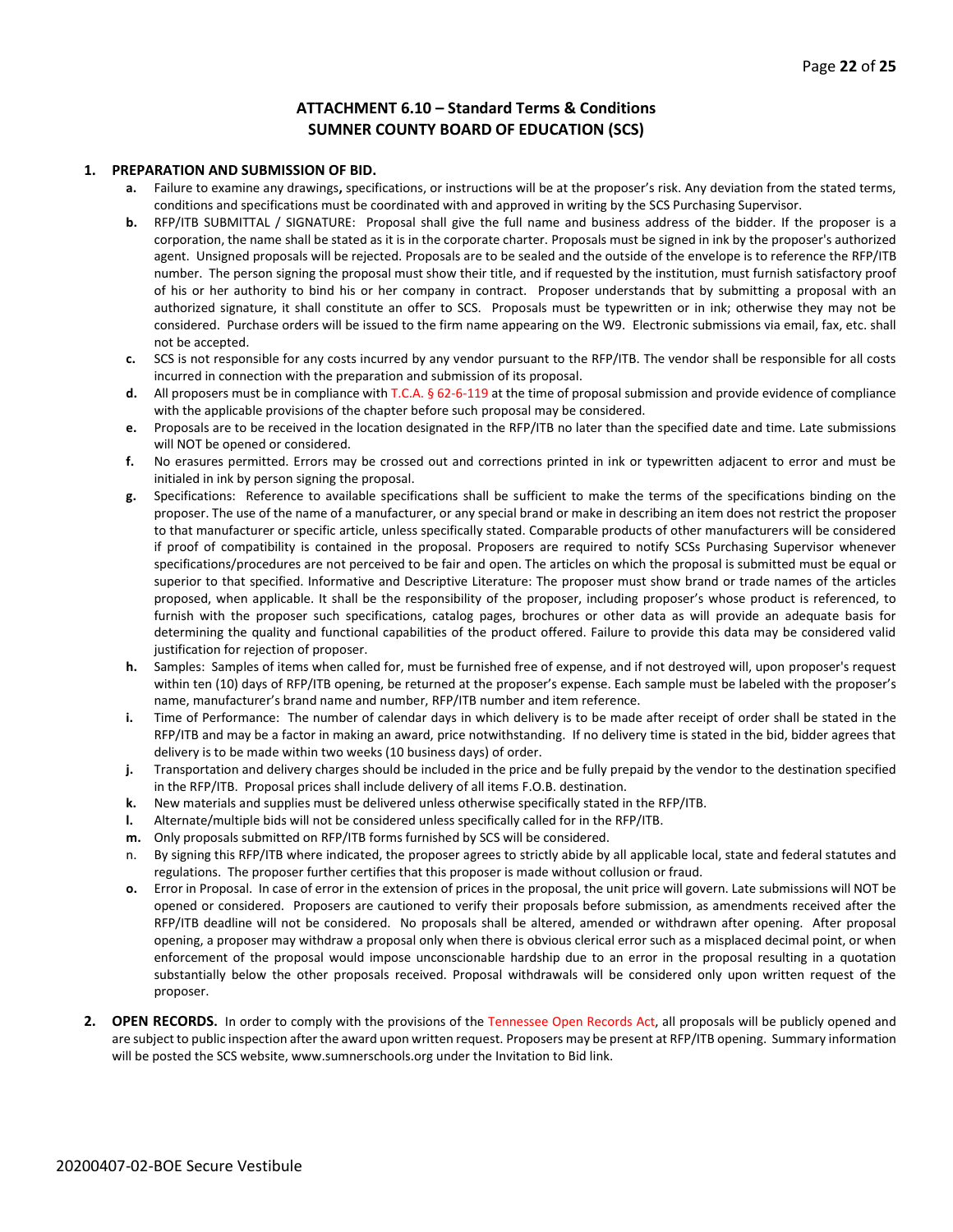- **3. ACCEPTANCE AND AWARD.** SCS reserves the right to reject any and all proposals and to waive any informality in proposals and, unless otherwise specified by the proposer to accept any item in the proposal. Action to reject all proposals shall be taken for unreasonably high prices, errors in the proposal documents, cessation of need, unavailability of funds, or any other reason approved by SCS.
	- a. Contracts and purchases will be made with the lowest, responsive, responsible, qualified proposer. The quality of the articles to be supplied, their conformity with the specifications, their suitability to the requirements of the Institution, cash discount offered, and the delivery terms will be taken into consideration.
	- b. Any deviation from these stated terms, specifications and conditions must be coordinated with and approved in writing by the Purchasing Supervisor.
	- c. Prices quoted on the response (if any) are to be considered firm and binding until the said equipment, supplies or services are in the possession of SCS.
	- d. SCS reserves the right to order more or less than the quantity listed in the proposal.
	- e. If a proposer fails to state a time within which a proposal must be accepted, it is understood and agreed that SCS shall have ninety (90) days to accept.
	- f. No purchase or contract is authorized or valid until the issuance of a SCS purchase order in accordance with SCS policy. No SCS employee is authorized to purchase equipment, supplies or services prior to the issuance of such a purchase order.
	- g. The contract may not be assigned without written SCS consent.
	- h. If the appropriate space is marked on the RFP/ITB, other Institutions (such as State, Local and/or Public Agencies) may purchase off the contract during the same period as SCS.
	- i. The awarded proposer will be required to post a performance and payment bond in the amount of 25% of the contract price if it exceeds \$100,000 as stated by T.C.A. §12-4-201.
	- j. If the project cost is in excess of \$25,000 a performance bond must be secured by the requesting part in an amount equal to the market improvement value.
	- k. By submission of this bid and signature thereof, the Bidder acknowledges compliance with the provisions of Public Chapter No. 587 / Senate Bill No. 2048 (Employee Background Check). The Bidder further agrees to submit a formal certification thereof prior to commencing work.
- **4. PAYMENT**. Payment terms must be specified in the proposal, including any discounts for early payment. Partial payments will not be approved unless justification for such payment can be shown. Terms will be NET 30 days. Payment will not be made until the conditions and specifications of the RFP/ITB are inspected and approved as conforming by persons appointed by SCS.
- **5. DEFAULT OF SELECTED VENDOR.** In case of vendor default, SCS may procure the articles or services from other sources and hold the defaulting vendor responsible for any resulting cost. If the awarded vendor violates any terms of their response, the contract, SCS policy or any law, they may be disqualified from proposing for a period of two years for minor violations or longer for major violations. Proposals from disqualified proposers will not be accepted during the period of disqualification.
- **6. INSPECTION OF PURCHASES.** Articles received which are not equivalent will not be accepted and will be picked up by the vendor or returned to vendor, shipping charges collect. SCS shall have a reasonable period in which to inspect and accept or reject materials without liability. If necessity requires SCS to use nonconforming materials, an appropriate reduction in payment may be made.
- **7. TAXES.** SCS is tax exempt; do not include taxes in quotation. Vendors making improvements or additions to or performing repair work on real property for SCS are liable for any applicable sales or use tax on tangible personal property used in connection with the contract or furnished to vendors by the state for use under the contract.
- **8. NONDISCRIMINATION.** SCS is an equal opportunity employer. SCS and bidder agree to comply with Titles VI and VII of the Civil Rights Act of 1964, Title IX of the Education Amendments of 1972, Section 504 of the Rehabilitation Act of 1973, Executive Order 11,246, the Americans with Disabilities Act of 1990, if applicable, and the related regulations to each. Each party assures that it will not discriminate against any individual including, but not limited to employees or applicants for employment and/or students, because of race, religion, creed, color, sex, age, disability, veteran status or national origin. In the event that any claims should arise with regards to violations of any such local, state or federal law, statues, rule or regulations, the vendor will indemnify and hold SCS harmless for any damages, including court costs or attorney fees, which might be incurred.
- **9. PROHIBITIONS/NO VENDOR CONTRACT FORM.** Acceptance of gifts from vendors is prohibited. T.C.A. §12-4-106. The contract documents for purchase under this RFP/ITB shall consist of the successful proposer's bid and SCSs purchase order. The proposer may request exceptions to terms and conditions and/or request SCS to accept other terms and conditions by means of subsequent documents such as invoices, warranty agreements, license agreements, etc. All subsequent documents shall be open to revision for impermissible language. SCS reserves the right to render the proposal unresponsive and subject the proposal to rejection if successful terms cannot be negotiated.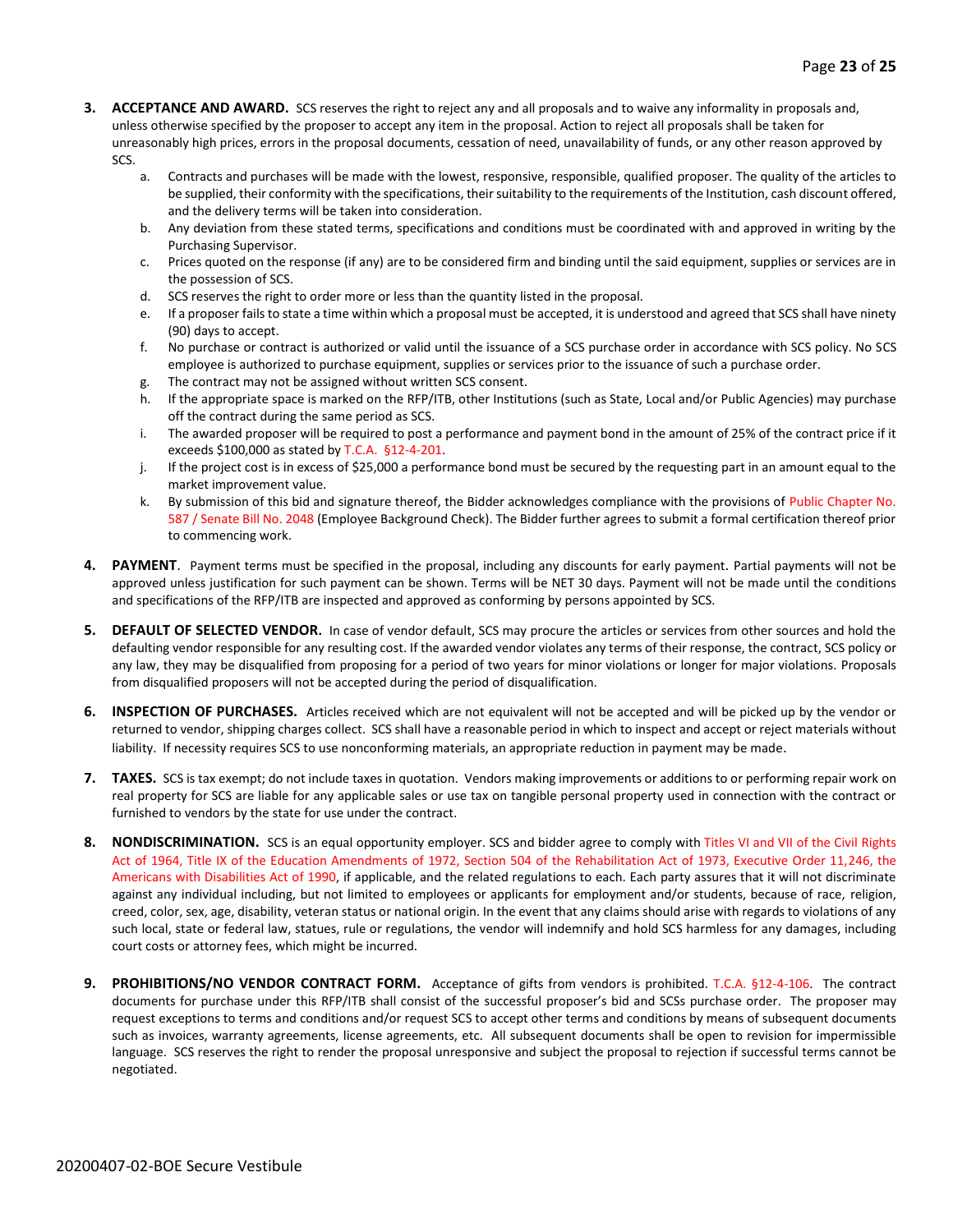- **10. PROHIBITION ON HIRING ILLEGAL IMMIGRANTS.** Tennessee Public Chapter No. 878 of 2006, T.C.A. §12-3-309, requires that Contractor attest in writing that Contractor will not knowingly utilize the services of illegal immigrants in the performance of this Contract and will not knowingly utilize the services of any subcontractor, if permitted under this Contract, who will utilize the services of illegal immigrants in the performance of this Contract. The attestation shall be made on the form, Attestation re Personnel Used in Contract Performance ("the Attestation"), which is attached and hereby incorporated by this reference.
- **11. SALES AND USE TAX.** Before the Purchase Order/Contract resulting from this RFP/ITB is signed, the apparent successful proposer must be registered with the Department of Revenue for the collection of Tennessee sales and use tax as required by T.C.A. §12-3-306.
- **12. ASSIGNMENT.** Neither the vendor nor SCS may assign this agreement without prior written consent of the other party.
- **13. LIABILITIES.** The vendor shall indemnify SCS against liability for any suits, actions or claims of any character arising from or relating to the performance under this agreement by the vendor or its subcontractors. SCS has no obligation for the payment of any judgement or the settlement of any claim made against the vendor or its subcontractors as a result of obligations under this contract.
- **14. APPLICABLE LAW.** Any contract shall be interpreted under the laws and statutes of the State of Tennessee. SCS does not enter into contracts which provide for mediation or arbitration. Any action arising from any contract made from this RFP/ITB shall be brought in the state courts in Sumner County, TN or in the United States Federal District Court for the Middle District of Tennessee.

Additionally, it is a violation of state statutes to purchase materials, supplies, services or any other item from a vendor that is a commissioner, official, employee or board member that has any financial or beneficial interest in such transaction, T.C.A. §12-4-101.

- **15. FUNDS**. The Proposer understands and accepts the non-appropriation of funds provision of SCS.
- **16. DATA PRIVACY AND SECURITY**. Personal Information (PI) includes but is not limited to that information protected by HIPAA, the HITECH Act, FERPA, or Gramm-Leach-Bliley) or such information which would allow a third party to gain access to the personal, medical or financial records of any of any party. Vendor represents and warrants that its collection, access, use, storage, disposal and disclosure of PI complies with all applicable federal and state privacy and data protection laws. Vendor represents and warrants that Vendor will maintain compliance with the SSAE 16 standard, and shall undertake any audits and risk assessments Vendor deems necessary to maintain compliance with SSAE16. If PI provided by SCS to Vendor is subject to FERPA. Vendor agrees that in its handling of FERPA data it will perform as a school official as that term is defined by FERPA regulations. Vendor acknowledges that its improper disclosure or redisclosure of PI covered by FERPA may, under certain circumstances, result in Vendor's exclusion from eligibility to contract with SCS for at least five (5) years. Vendor shall provide SCS with the name and contact information for an employee of Vendor who shall serve as SCS's primary security contact and shall be available to assist Customer twenty-four (24) hours per day, seven (7) days per week as a contact in resolving obligations associated with any security incident in which it is reasonably suspected that there has been a breach of information security. Vendor shall immediately mitigate or resolve any Security Incident, at Vendor's expense and in accordance with applicable privacy rights, laws, regulations and standards. Vendor shall reimburse SCS for actual costs incurred by SCS in responding to, and mitigating damages caused by, any Security Incident, including all costs of notice and/or remediation incurred under applicable law as a result of the Security Incident.
- **17. IRAN DIVESTMENT ACT.** By submission of this proposal, each proposer and each person signing on behalf of any proposer certified, and in the case of a joint proposal, each party thereto certifies as to its own organization, under penalty of perjury, that to the best of its knowledge and belief that each proposer is not on the list created pursuant to T.C.A. §12-12-106.
- **18. COMPLIANCE WITH CONDUCT STANDARDS**. Contractors shall be fully responsible for the conduct of its employees, subcontractors, representatives and agents. Loud or offensive music, language or behavior is unacceptable. Tobacco use of any type and vaping is prohibited on SCS property. Contact or interaction with staff or students is not allowed excepted between designated representatives of SCS and Contractor.